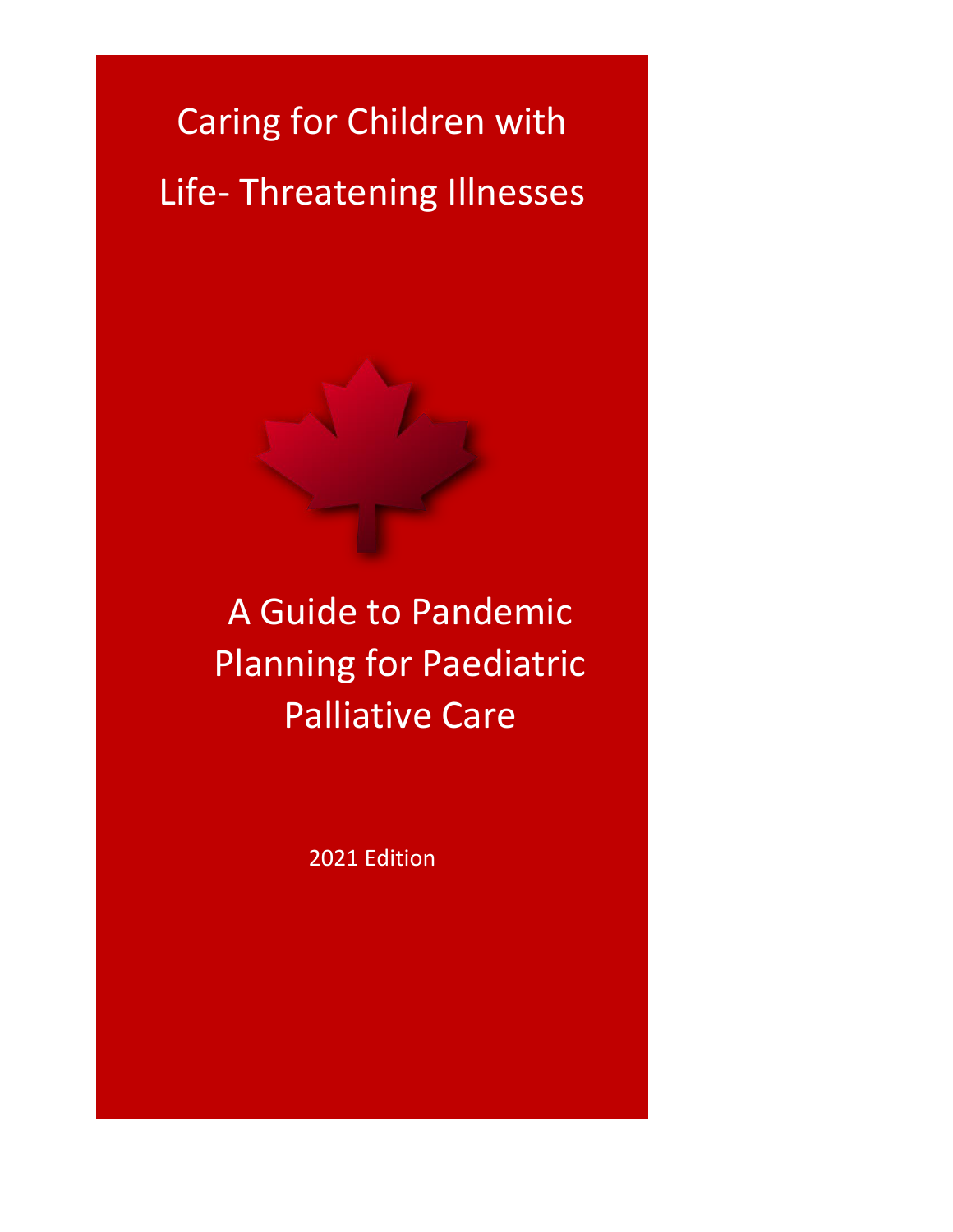# An **AA Guide to Pandemic Planning for Paediatric Palliative Care**

May 2021 Edition

## <span id="page-1-0"></span>**AUTHORS**

**Laura Beaune, MSW, Res. Dip SW Faculty of Social Work, University of Calgary, Edmonton, AB, CA**

**Dr. David Nicholas, MSW, PhD,**

**Associate Professor, Faculty of Social Work, University of Calgary, Edmonton, AB, CA**

**Cindy Bruce-Barrett, RN, MN**

**Director, Strategic Projects, SickKids International, The Hospital for Sick Children, ON, CA**

**Dr. Adam Rapoport, MD,** 

**Medical Director, Pediatric Advanced Care Team, The Hospital for Sick Children, ON; Medical Director, Emily's House Children's Hospice; Associate Professor, Departments of Paediatrics and Family & Community Medicine, University of Toronto, ON, CA**

**Dr. Susan Cadell, MSW, PhD,** 

**Professor, School of Social Work, Renison University College, University of Waterloo, ON, CA**

**Stanley Ing, MPH, CPHI(C), BASc**

**Manager, Health, Safety and Wellness at Municipality of Chatham-Kent Public Health Unit, ON, CA**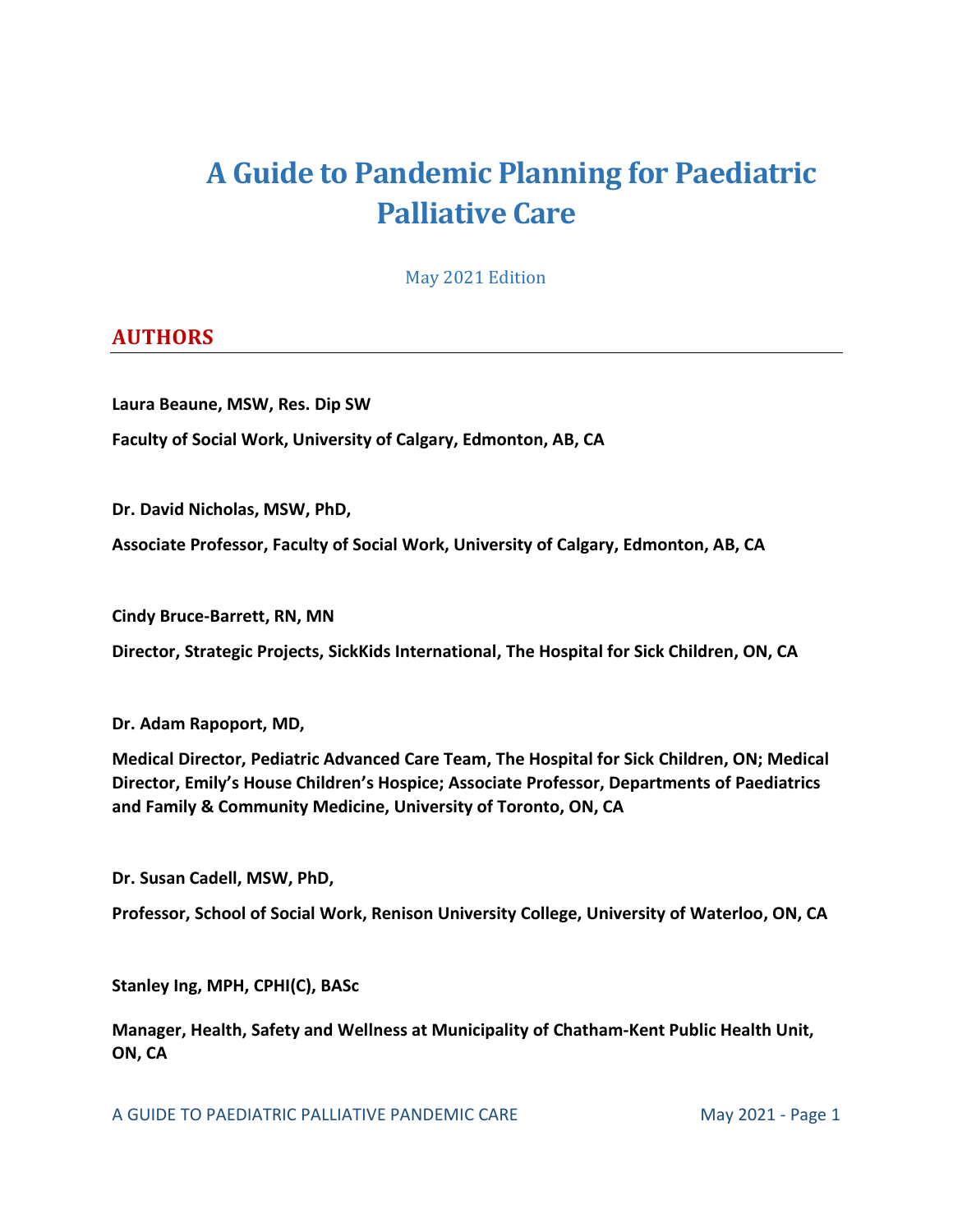# <span id="page-2-0"></span>**ACKNOWLEDGEMENTS**

The consensus building component of the Paediatric Palliative Care Pandemic Planning Guide was made possible by the Sasha Bella Fund for Family Centered Care and the SickKids Foundation.

Thank you to Michelle Science, MD (Medical Advisor) and Laurie Streitenberger RN, BSc (Senior Manager), Infection Prevention and Control Program, The Hospital for Sick Children and to the Paediatric and Neonatal Interest Group at Infection Prevention and Control (IPAC) Canada for their review of the infection prevention and control practices outlined in the Guide.

We acknowledge and thank the numerous organizations, bereaved parents and health care providers who provided their expertise in the development of this document.

# <span id="page-2-1"></span>**ATTRIBUTION/CITATION STATEMENT**

Beaune L, Nicholas D, Bruce-Barrett C, Rapoport, D, Cadell, S & Ing S. Caring for Children with Life Threatening Illnesses: A Guide to Pandemic Planning for Paediatric Care, 2017.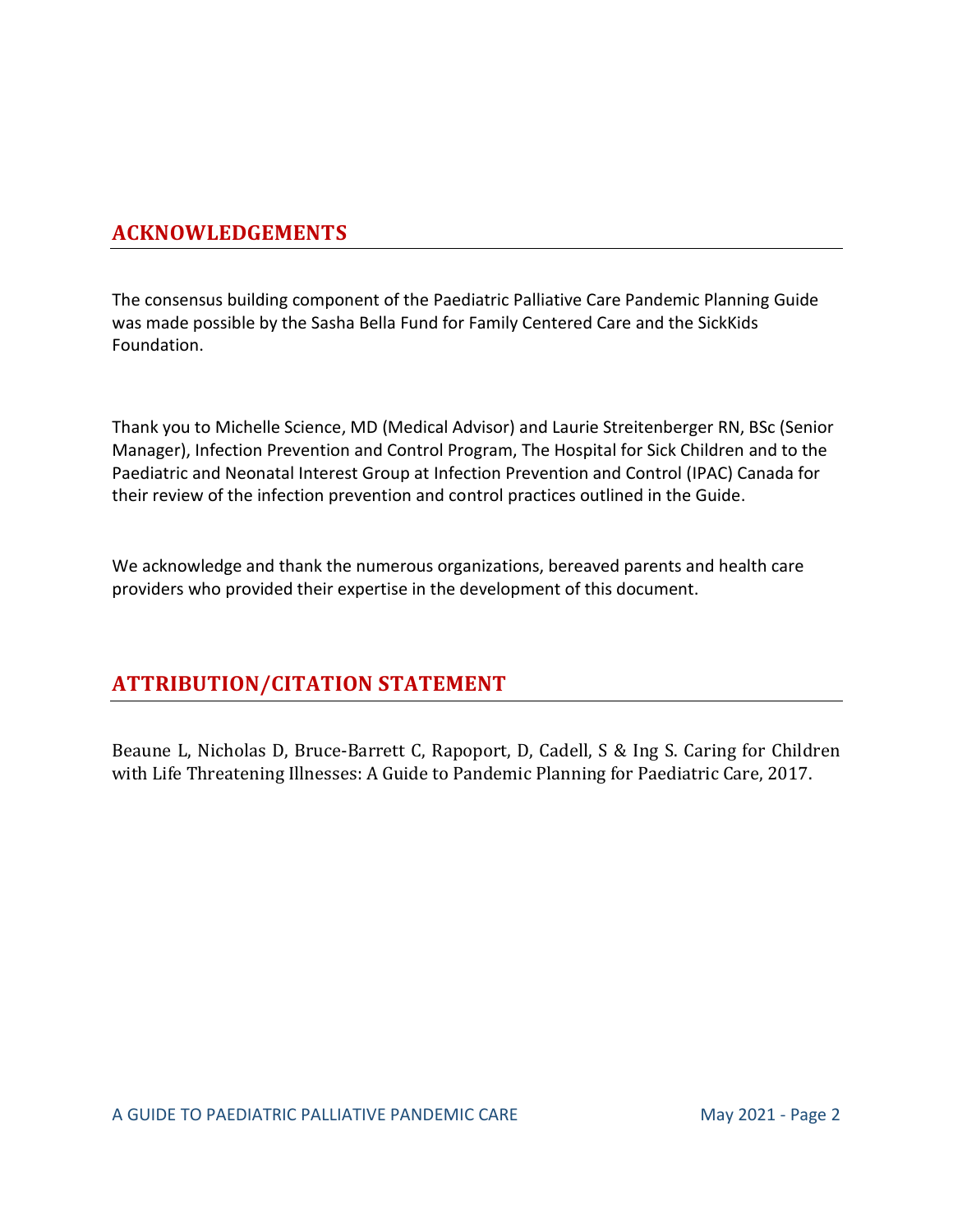# **Overview of the Paediatric Palliative Care Pandemic Planning Guide**

- ❖ The Paediatric Palliative Care Pandemic Planning Guide offers a planning framework for addressing the unique needs of children requiring hospitalization due to pre-existing life-threatening illnesses as well as children who become fatally ill because of a pandemic.
- ❖ The Paediatric Palliative Care Pandemic Planning Guide is based on the following palliative care principles: family-centered care, effective pain and symptom management, quality and dignity at end-of-life, honest communication, shared decision making of treatment goals, and the provision of grief and bereavement support.
- ❖ Key activities focus on implementing transparent and proactive communication strategies, adapting institutional infection prevention and control practices and developing family access policies that promote high quality palliation, end-of-life and grief care.
- ❖ The Paediatric Palliative Care Pandemic Planning Guide is meant to be continuously developed within and among partnerships between pediatric hospitals, hospices, community services, local organizations and government as new pandemic learnings evolve.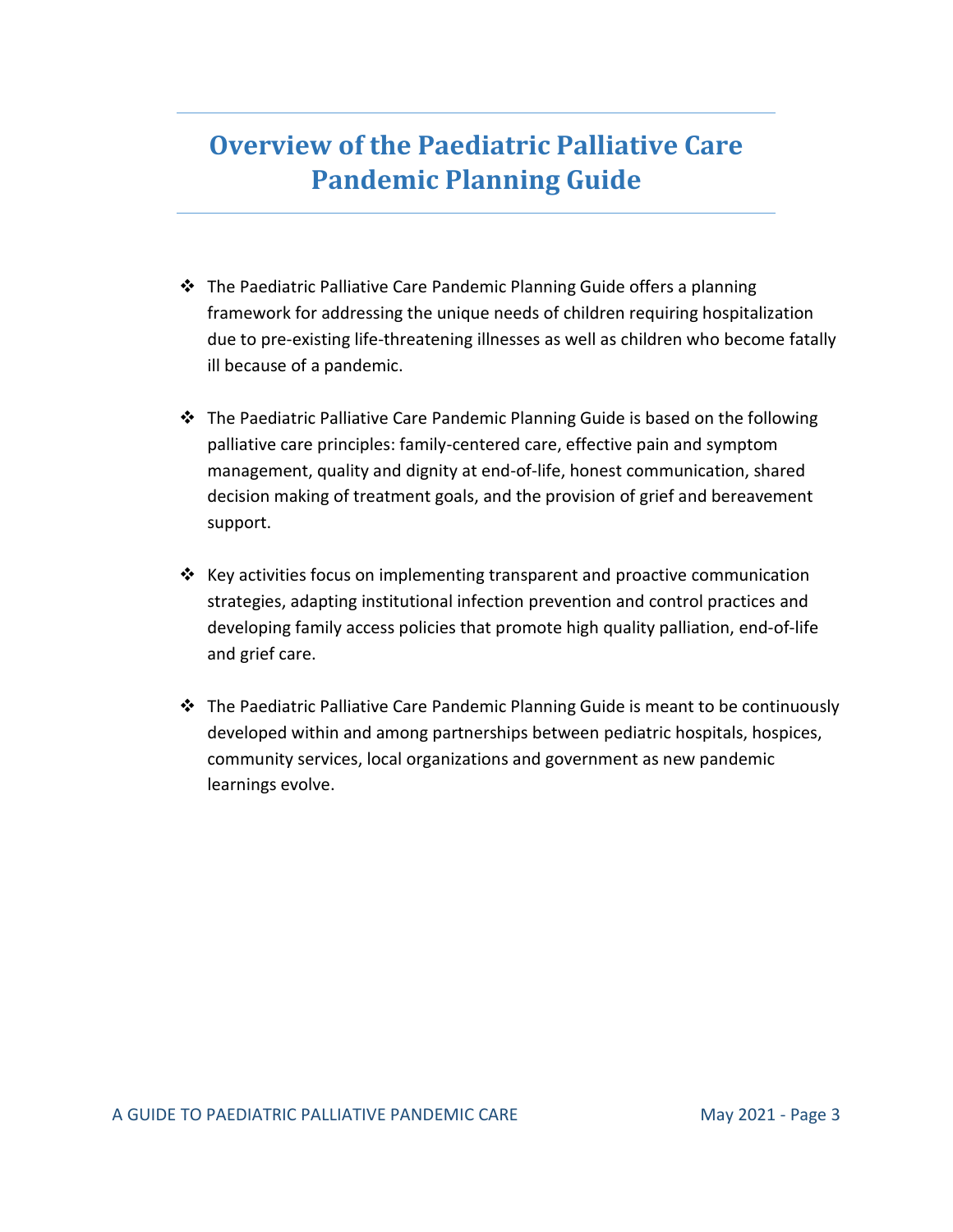# <span id="page-4-0"></span>**TABLE OF CONTENTS**

| Rationale: The Importance of Pandemic Planning in Paediatric Palliative Care  7           |                   |
|-------------------------------------------------------------------------------------------|-------------------|
| Potential Impact of Pandemic on Hospital Based Palliative and Bereavement Care Services 8 |                   |
| How the Paediatric Palliative Care Pandemic Planning Guide was Developed  8               |                   |
|                                                                                           |                   |
|                                                                                           |                   |
|                                                                                           |                   |
|                                                                                           |                   |
|                                                                                           |                   |
|                                                                                           |                   |
|                                                                                           |                   |
| Paediatric Advanced Care Teams/Palliative and Bereavement Care Services  17               |                   |
|                                                                                           |                   |
|                                                                                           |                   |
|                                                                                           |                   |
|                                                                                           |                   |
|                                                                                           |                   |
|                                                                                           |                   |
|                                                                                           |                   |
|                                                                                           |                   |
| A GUIDE TO PAEDIATRIC PALLIATIVE PANDEMIC CARE                                            | May 2021 - Page 4 |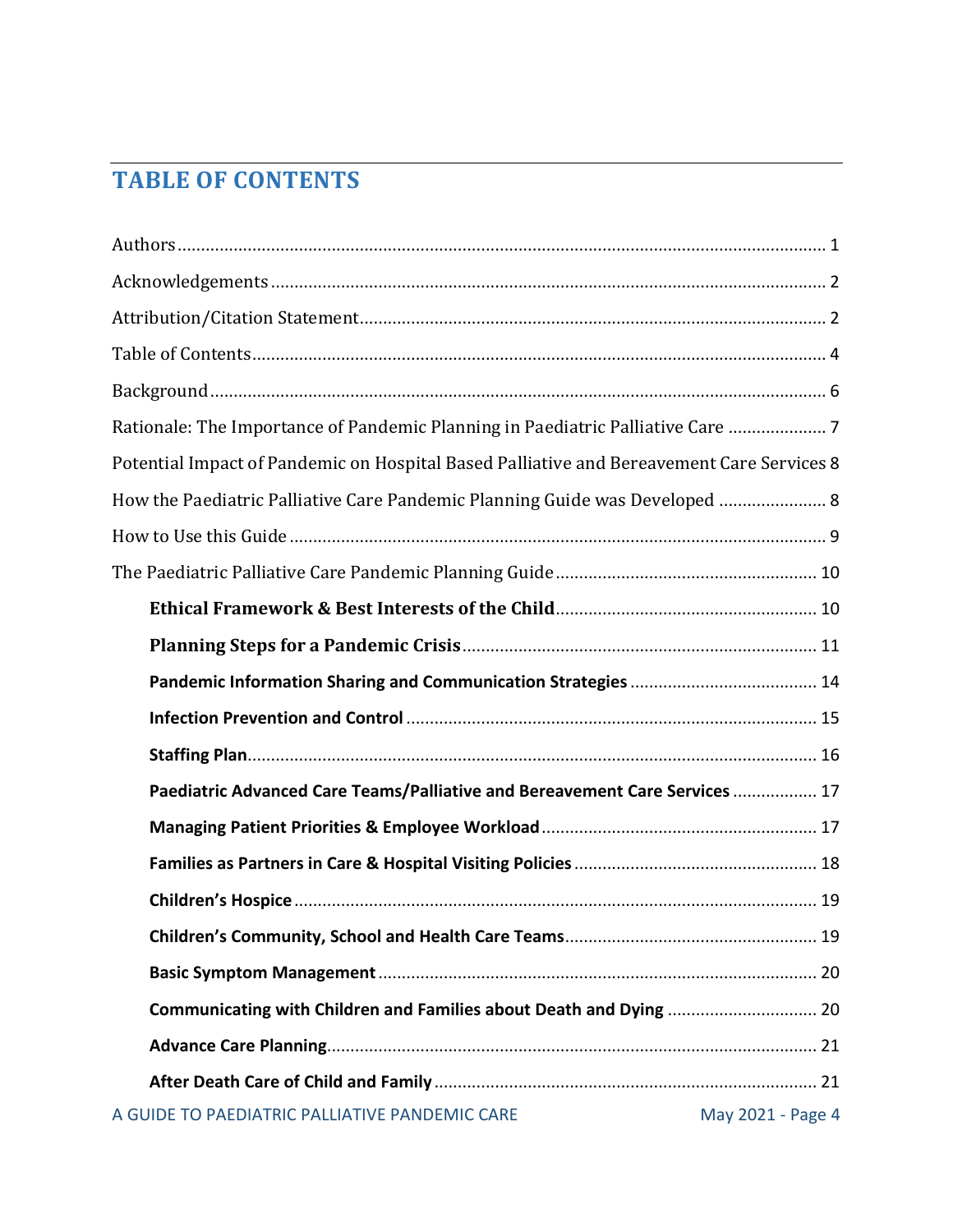| Training, Competencies & Professional Standards of Care for Health Care Providers  23 |  |
|---------------------------------------------------------------------------------------|--|
|                                                                                       |  |
|                                                                                       |  |
|                                                                                       |  |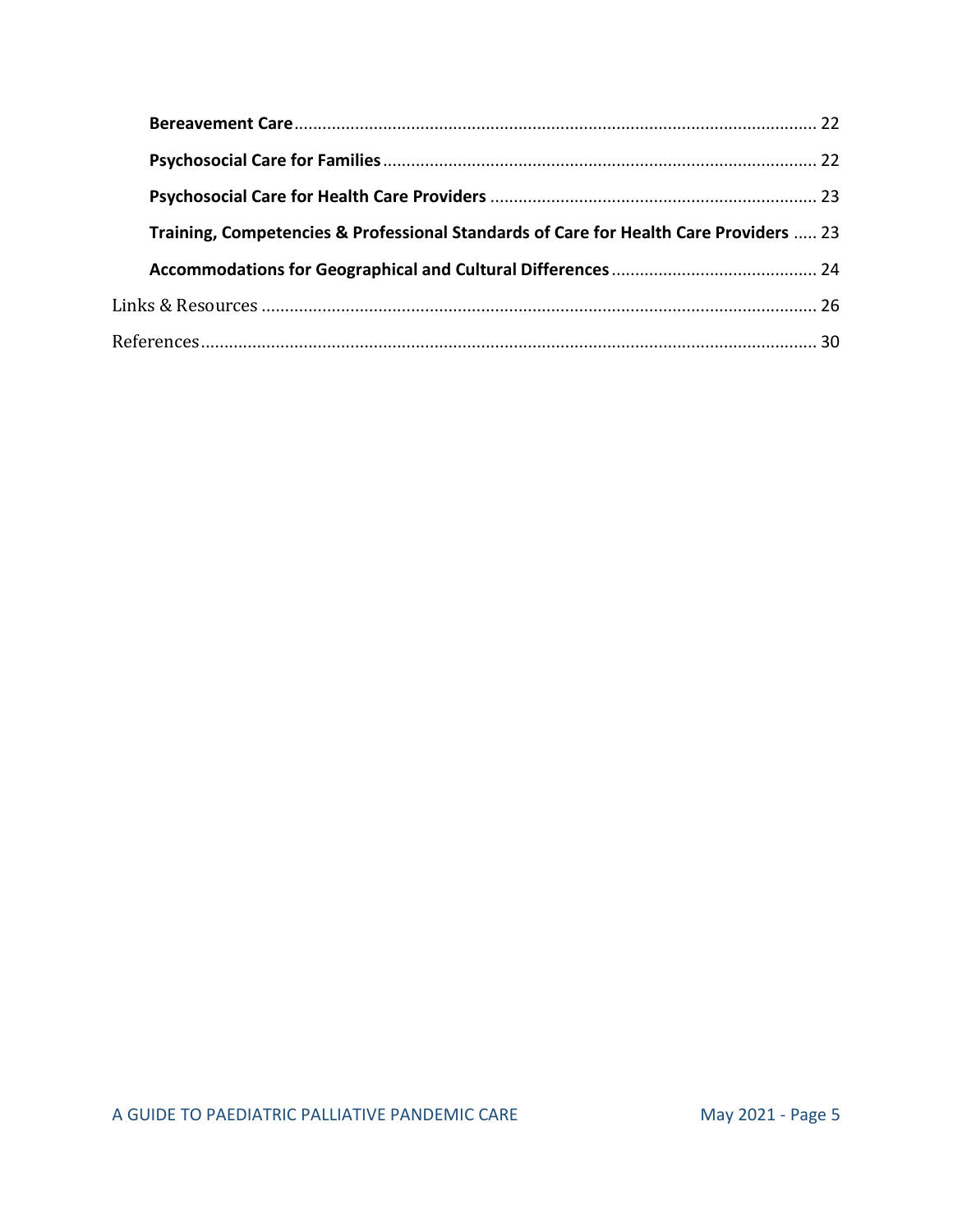# <span id="page-6-0"></span>**BACKGROUND**

Governments and health care systems around the world have engaged in varying levels of pandemic planning activities. The World Health Organization suggests that subsequent pandemics are expected and possibly imminent and that most countries around the world are "ill-prepared" for such an inevitability (World Health Organization, 2004). Research following the 2003 SARS outbreak reported enormous heath, social and economic disruptions despite the relatively low rate of infection and mortality (World Health Organization, 2003). Therefore, it is crucial for health care settings to specifically develop mechanisms to minimize serious illness and overall deaths, provide optimal care to children with pre-existing health care needs, ensure the safety of health care providers, maximize personal and social resilience, and reduce family and societal disruption.

Following SARS, worldwide outbreaks such as MERS-CoV (Middle East Respiratory Syndrome-Coronavirus), H5NI and H7N9 avian influenza A, Ebola virus disease, Enterovirus D68 and most recently COVID-19, illustrate the importance of continued careful pandemic preparedness. And yet it is well documented that paediatric pandemic preparedness has received inadequate attention across Canada (Nicholas, 2010). Literature regarding palliative and hospice care delivery during the recent COVID-19 pandemic is emerging, highlighting the importance of embedding palliative services and principles into pandemic planning (Bettini, EA 2020, Costantini et al., 2020, Etkind et al., 2020, Zhou et al., 2020, Nicholas et al., 2020, Lazzarin et al., 2020).However, specific guidelines for pediatric palliative care are not yet available. The care of children during a pandemic has been reported to result in significant challenges for paediatric hospitals (Ratnapalan, 2013) including the provision of family-centered care to children and their families (Koller, 2006).

Pandemic planning requires multi-phase specific planning including multi-disciplinary, interagency/multi-sectoral planning groups, ongoing communication, and updates and post pandemic reviews. Paediatric populations and subpopulations such as children with lifethreatening illnesses will have unique needs that require attention within a pediatric hospital's pandemic plan.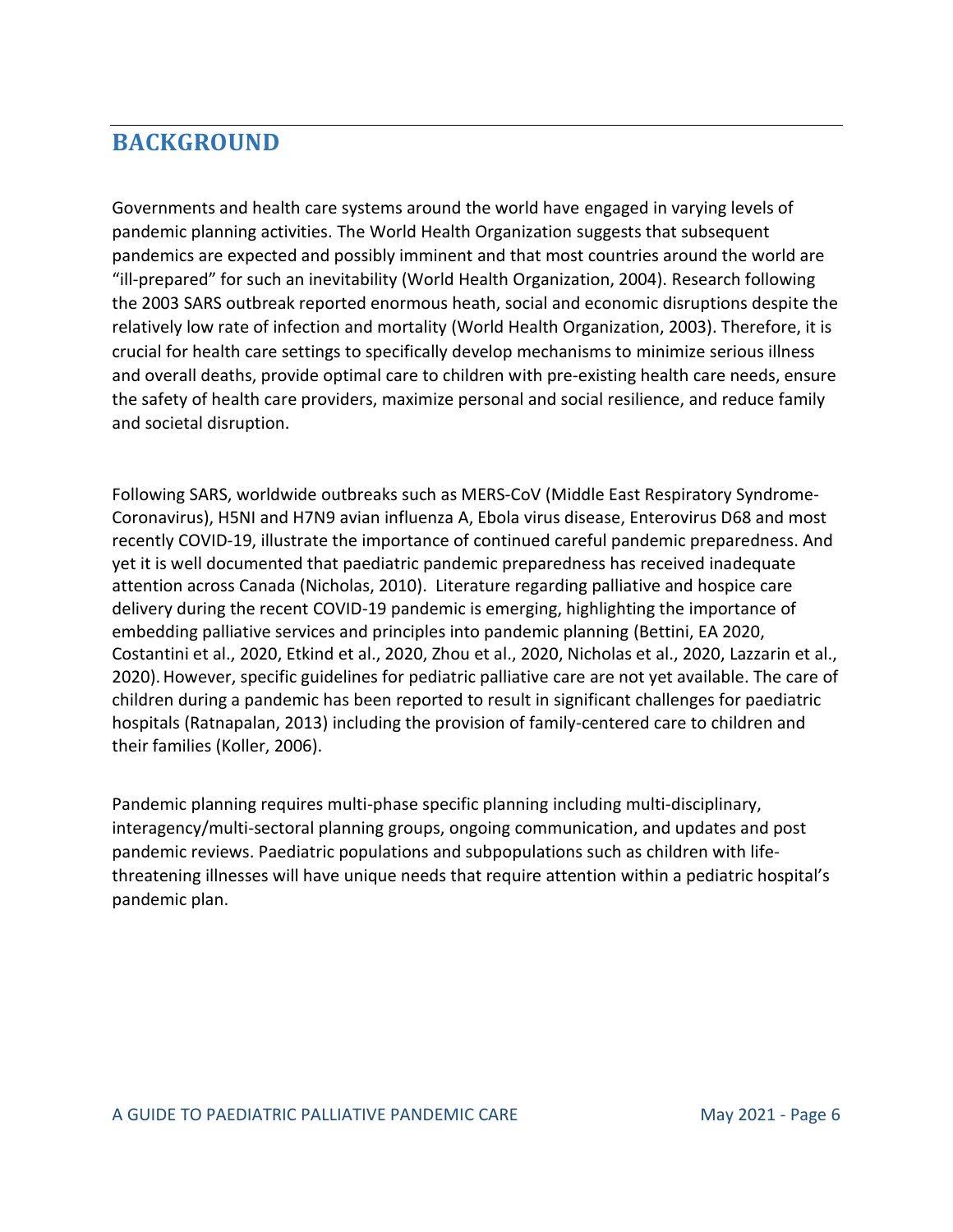# <span id="page-7-0"></span>**RATIONALE: THE IMPORTANCE OF PANDEMIC PLANNING IN PAEDIATRIC PALLIATIVE CARE**

Paediatric palliative care is both a philosophy and an organized method for delivering competent, compassionate, and consistent care to children with chronic and/or complex lifethreatening conditions and their families (Pediatric Hospice Palliative Care Guiding Principles and Norms of Practice, Canadian Hospice Palliative Care Association, 2006). Care focuses on enhancing quality of life, minimizing suffering, optimizing function, and providing opportunities for personal, family and spiritual growth. Lessons learned from the SARS outbreak in Canada indicated that paediatric facilities world-wide found it challenging to balance infection control policies and practices while maintaining family-centered care (Koller et al., 2006; Beck et al., 2004; Chan et al., 2006; Chan et al., 2007, Nicholas et al, 2008).

Our clinical and research experience suggested that SARS (Beaune, Nicholas & Hocken, 2012) and COVID-19 (Nicholas et al, 2020) have led to significant hardships (including family/child separation, communication challenges and disruptions to family-centered care palliative care practices) for inpatient children dying of life-threatening conditions and their families . Maintaining excellent family- centered palliative care within a pandemic outbreak therefore requires thoughtful planning.

This document is meant to support health care settings in providing palliative and bereavement care services when specialist services and resources are scarce, when children require palliative and end-of-life care and when the hospital is overwhelmed with numbers of children requiring symptom management and end-of-life and bereavement care.

This document was developed to ensure and uphold the rights and unique needs of two paediatric populations during a time of a pandemic:

- 1. Children with chronic, complex and/or lifethreatening health conditions who are receiving palliative care and/or who would benefit from palliative care, and
- 2. Children who become rapidly and terminally ill because of a pandemic.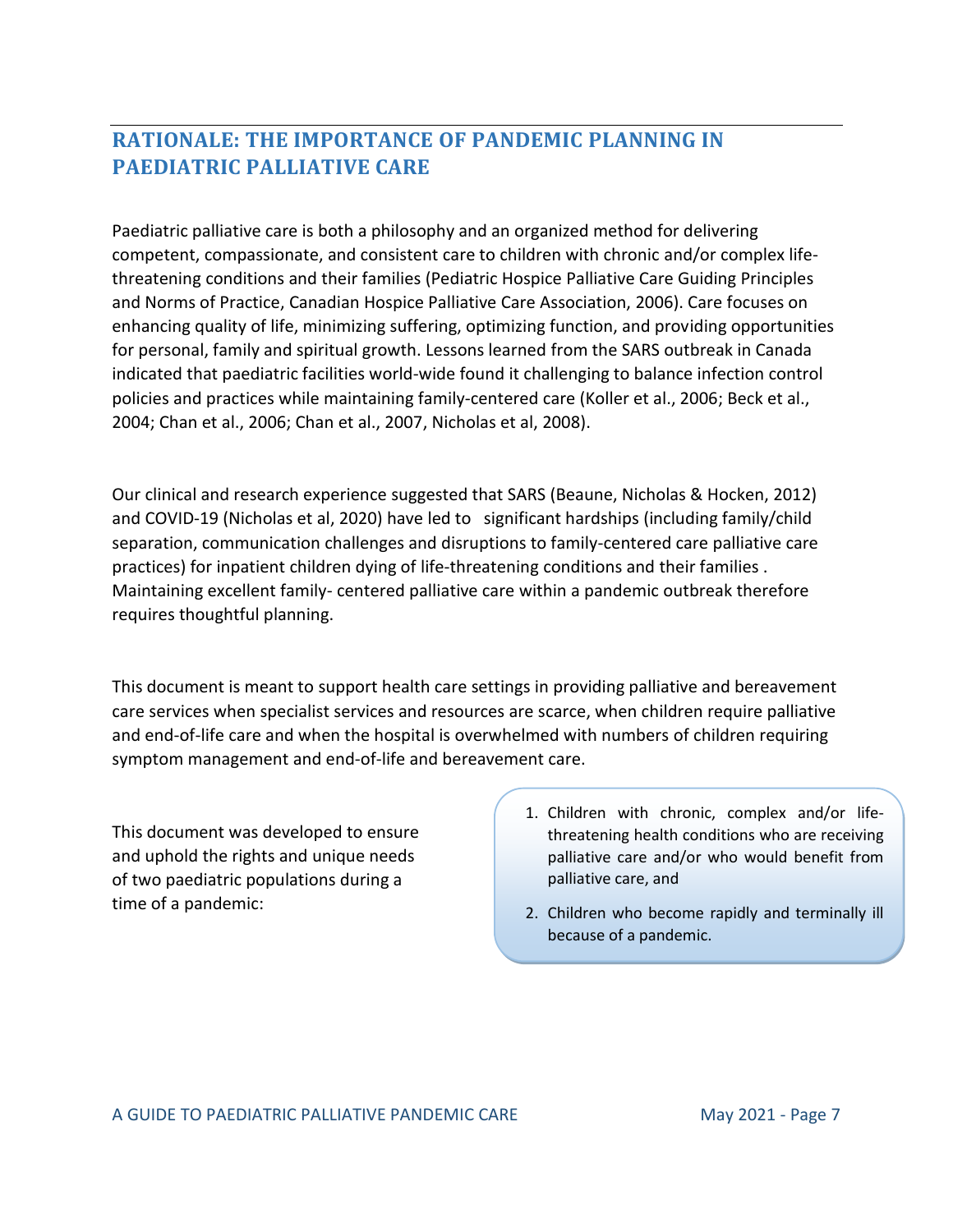# <span id="page-8-0"></span>**POTENTIAL IMPACT OF PANDEMIC ON HOSPITAL BASED PALLIATIVE AND BEREAVEMENT CARE SERVICES**

- Increased number of dying children requiring hospitalization
- Decreased number of staff due to illness and/or re-deployment
- Increased demand for community health care
- Increased demand for emergency or respite care for children with life threatening conditions at home if parents/caregivers become unwell
- Change/restrictions to palliative and bereavement care practices that may impact on the provision of end-of-life and/or after death and bereavement care
- Moral distress among decision makers and those that implement decisions regarding treatment prioritization or pediatric triage.

# <span id="page-8-1"></span>**HOW THE PAEDIATRIC PALLIATIVE CARE PANDEMIC PLANNING GUIDE WAS DEVELOPED**

The practice of pandemic planning in paediatric palliative care is a new and evolving practice.

Using a consensus-building process, a group of health care providers, researchers, pandemic planning experts and bereaved parents joined together to consult on and share their vision for pandemic practices that could be used in paediatric palliative care across Canada. This consultation included a review of current international pandemic practices and guidelines (see reference and links sections).

The resulting document, The Paediatric Palliative Care Pandemic Planning Guide, provides a framework for health care settings to use in order to provide a consistent approach to child and family care for children with life threatening illnesses before, during and after a pandemic.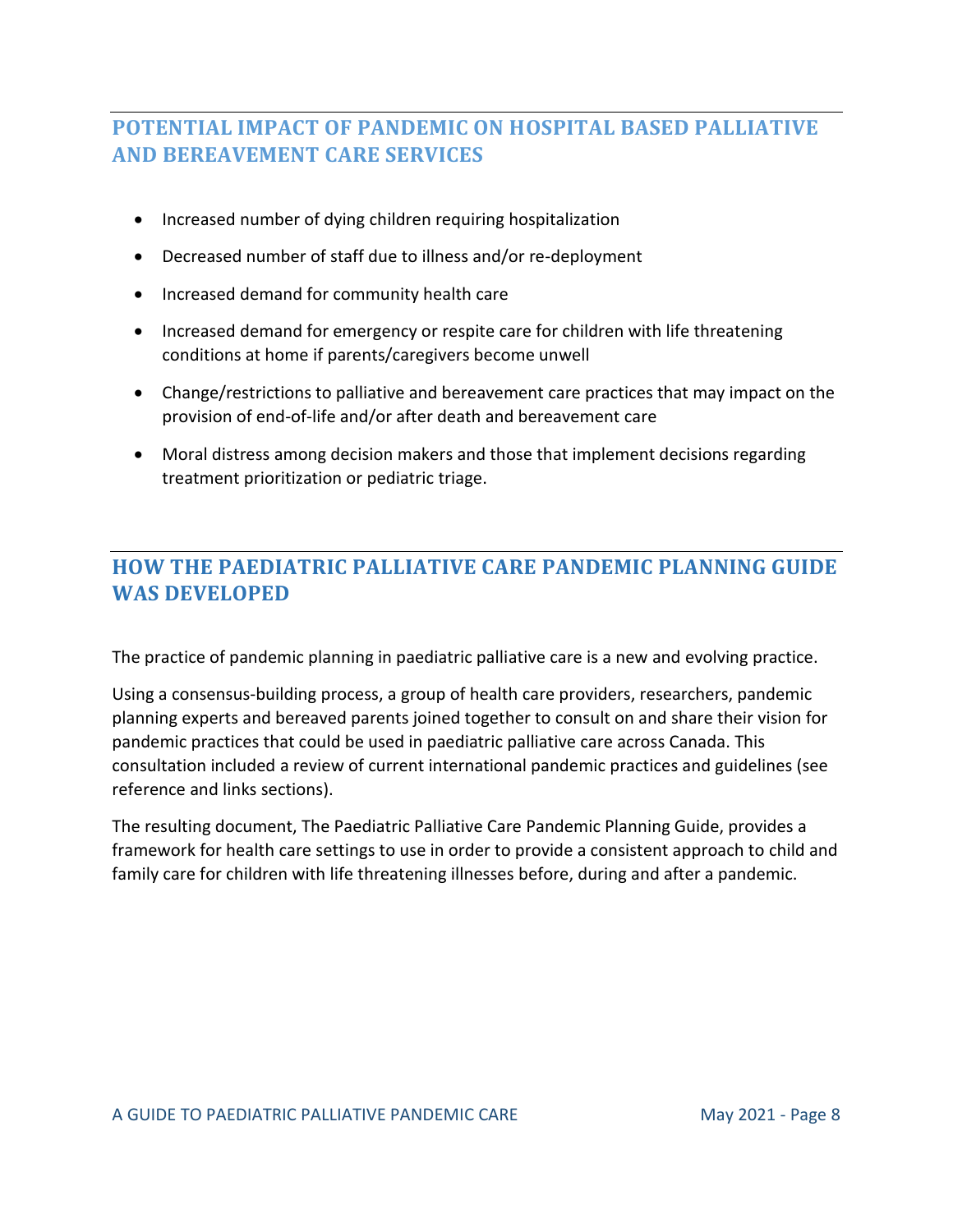## <span id="page-9-0"></span>**HOW TO USE THIS GUIDE**

The Paediatric Palliative Care Pandemic Planning Guide is designed to guide health care professionals in establishing standards of practice, service delivery, program and policy for caring for children with life threatening illnesses throughout the various phases of a pandemic. Its goal is to promote a consistent approach to pandemic care for this vulnerable population across Canada while acknowledging the need for flexibility within the healthcare delivery system. It is recognized that while the goal is to provide a consistent standard of practice, health care settings differ in their size, populations served, and in the way that they develop and function. Therefore, this Guide is intended to help organizations develop procedures, policies and strategies that will help guide and develop their pandemic practice.

# **Why a National Model for Paediatric Palliative Care Pandemic Planning?**

A standard approach to paediatric palliative pandemic care that is respectful and accommodating of geographical and cultural differences will help to:

- ❖ Ensure that all children and families have access to high quality care.
- $\dots$  Support health care providers and organizations in the identification of child and family concerns and the implementation of recommended care and resources required to provide family- centred palliative care.
- ❖ Ensure that all health care providers and caregivers are knowledgeable and skilled in paediatric pandemic practices and have the resources that they need to fulfill their role.
- ❖ Identify any gaps in care and encourage formal caregivers to expand their services or develop partnerships with other health care organizations and caregivers to fill the gaps.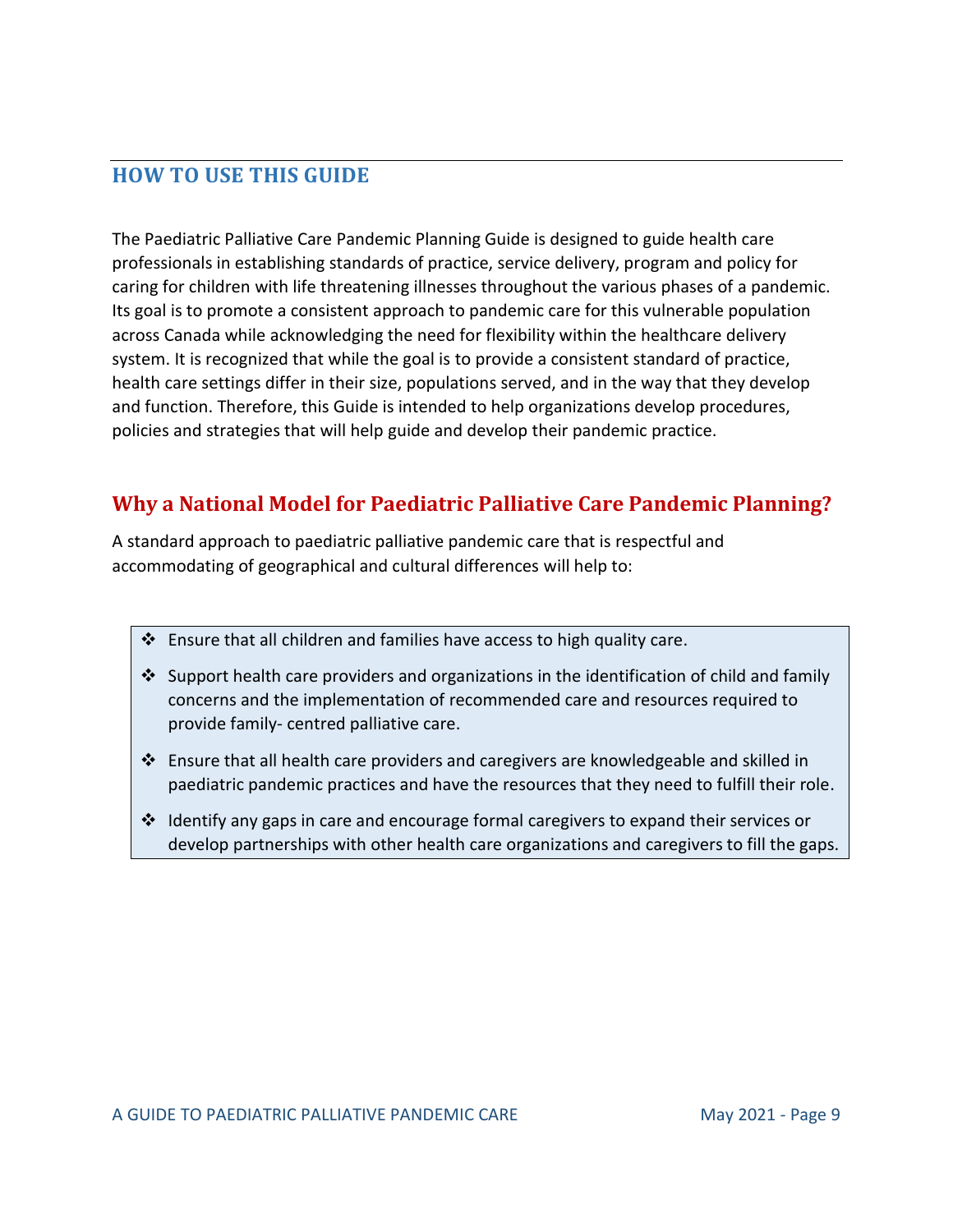# <span id="page-10-0"></span>**THE PAEDIATRIC PALLIATIVE CARE PANDEMIC PLANNING GUIDE**

# <span id="page-10-1"></span>**Ethical Framework & Best Interests of the Child**

These guidelines are principle driven with a focus on quality of life, family-centered care, high quality palliative, end-of-life and bereavement care and value of life regardless of age, level of disability or complexity of a previous health condition, during a pandemic.

- $\circ$  Every human life regardless of age, gender, diagnosis, complexity of care or disability is considered equal.
- o Regardless of allocation of resources, all children are entitled to maximized quality of life and minimized pain and suffering.
- $\circ$  Children with life threatening conditions receiving inpatient palliative or end-of-life care will be treated with an open and honest balance between optimal patient/family care and potential imposition/disruption due to pandemic-related processes.
- o Information will be shared with families and children about pandemic practices in a timely, ongoing, truthful and consistent manner.
- o Best interest of the child includes: respect for the child's role in decision making, respect for the parents'/guardians' role in decision making, benefit/imposition balance, truth telling, and privacy & confidentiality.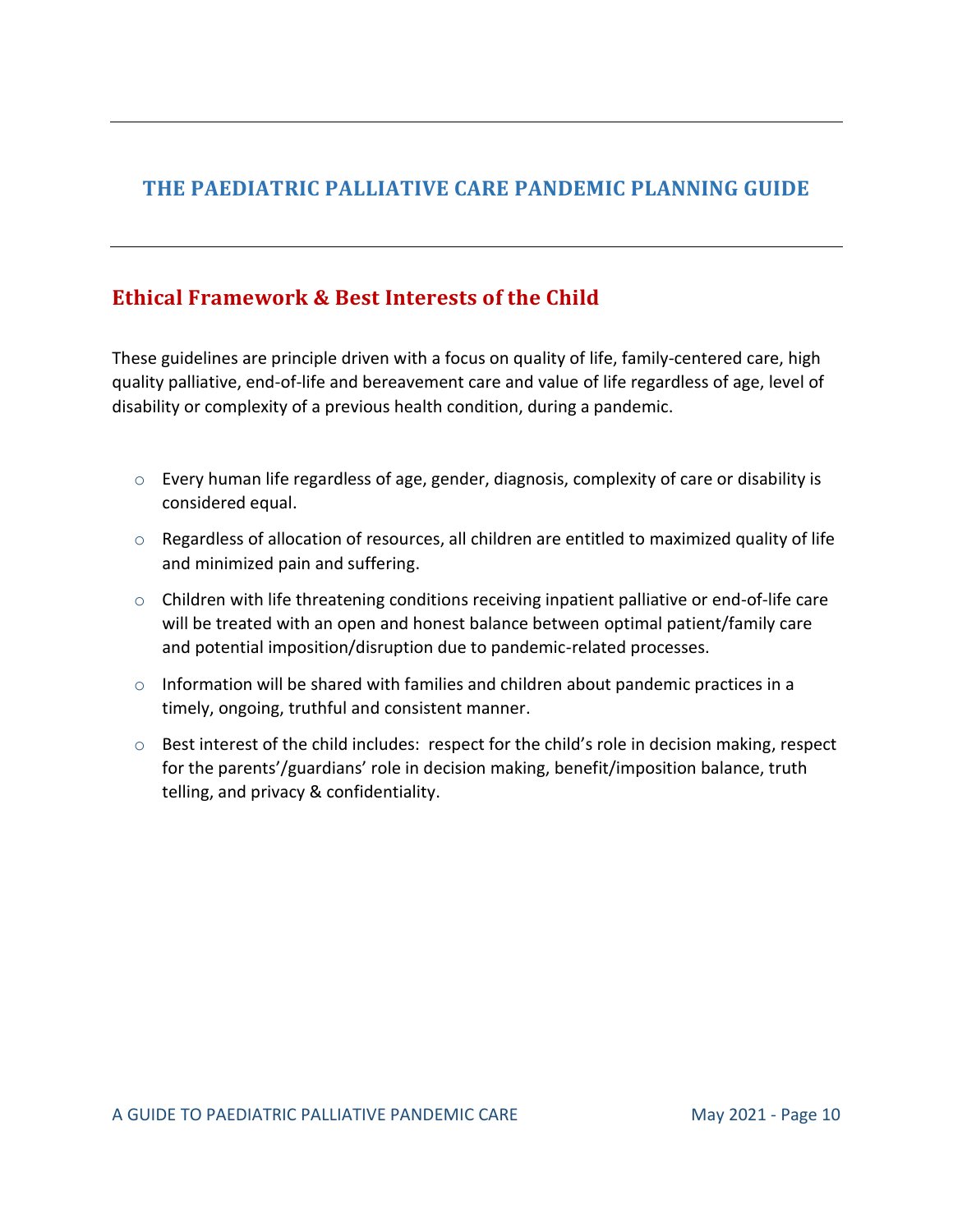# <span id="page-11-0"></span>**Planning Steps for a Pandemic Crisis**

Pandemic preparedness requires significant resources before, during and after the occurrence of a pandemic outbreak.

#### **Pre-Pandemic Planning & Coordination**

- ❖ Develop a multidisciplinary, interagency/multi-sectoral task group including members who have experience in palliative care.
- ❖ Build on and mobilize internal, local and regional capacities and resources of individuals, families and communities.
- ❖ Review and revise existing policies and procedures and revise accordingly.
- $\cdot \cdot$  Develop staffing plans and decision-making frameworks regarding workload priorities, reduction of non-essential services and re-deployment as required.
- ❖ Ensure that children with life limiting conditions have access to vaccines and anti-virals.
- **❖** Promote and educate families caring for children at home on hygiene practices to prevent or reduce potential risk for infection.
- ❖ Develop risk communication strategies to ensure that families have access to preventative, transparent and honest information regarding a pandemic outbreak.
- ❖ Develop psychosocial strategies to support health care workers and families relative to potential fear and anxiety.
- ❖ Create patient care opportunities with community partners and children's hospices for when hospital admissions are at capacity.
- ❖ Create a communication plan to ensure that updated and relevant information is being received and communicated to key partners.
- ❖ Create a method of assessing the needs of those providing essential services and develop a psychosocial plan for support.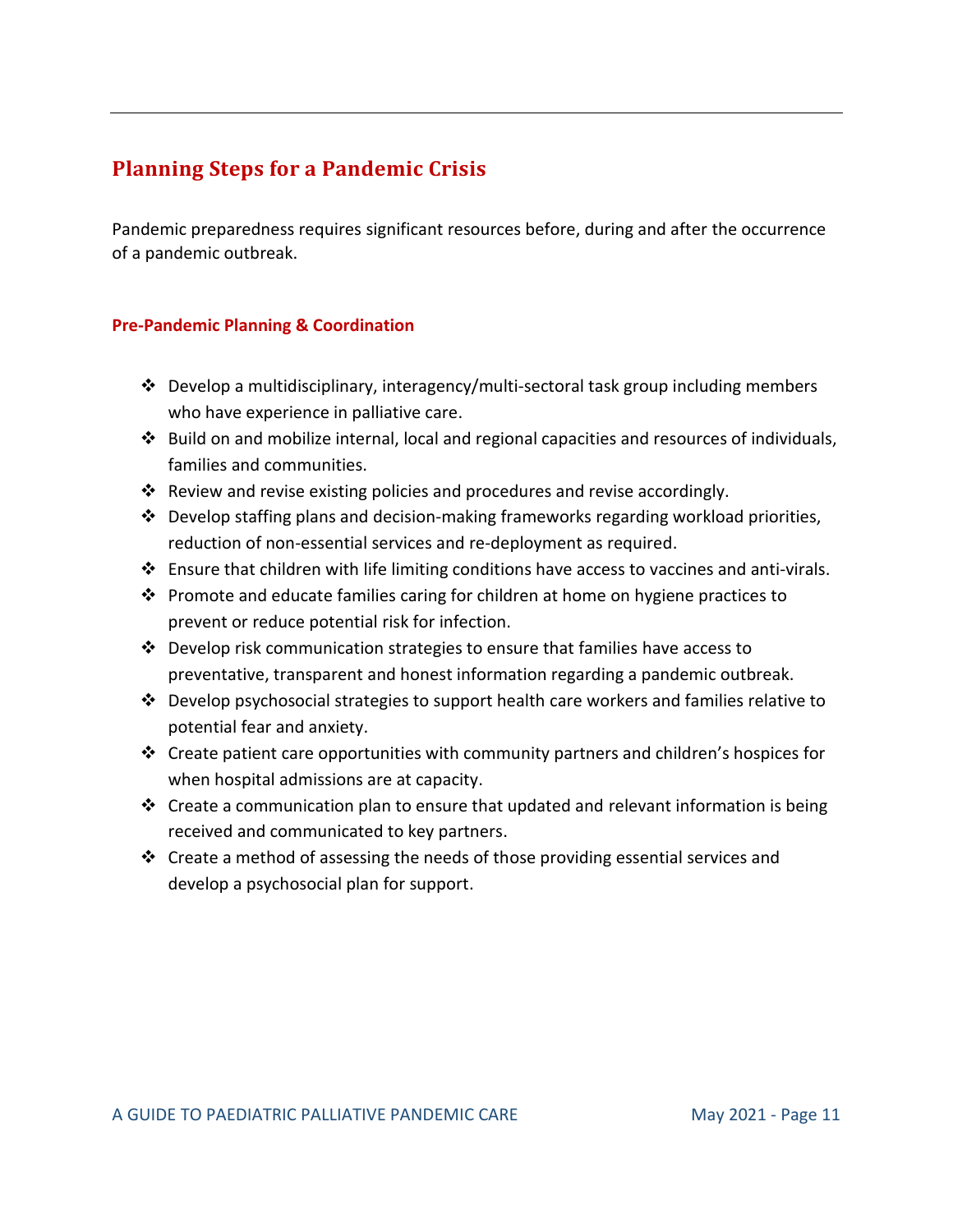#### **Pandemic Start &** Peak

- ❖ Implement pandemic response.
- ❖ Provide continuous communication updates on the state of the pandemic, measures to manage risk and changes to routines and practices including infection control and isolation practices procedures.

#### **Peak/Post-Peak**

❖ During the outbreak, review, evaluate and modify, as needed: (i) practices, (ii) policies, (iii) local capacity, and (iv) the emotional well-being of health care providers.

#### **Post-Pandemic**

- $\dots$  Publicly acknowledge contributions of all providers, organizations and communities and communicate lessons learned.
- ❖ Assess, review and evaluate based on lessons learned; consider the need for any transitional or long-term services required.
- ❖ Integrate lessons learned into communication activities and planning for a potential subsequent outbreak.
- ❖ Assess the financial impact of the pandemic response.
- ❖ Implement work force resiliency and stress management programs for staff and organizations.
- ❖ Assess the child and family experience and need for long term support.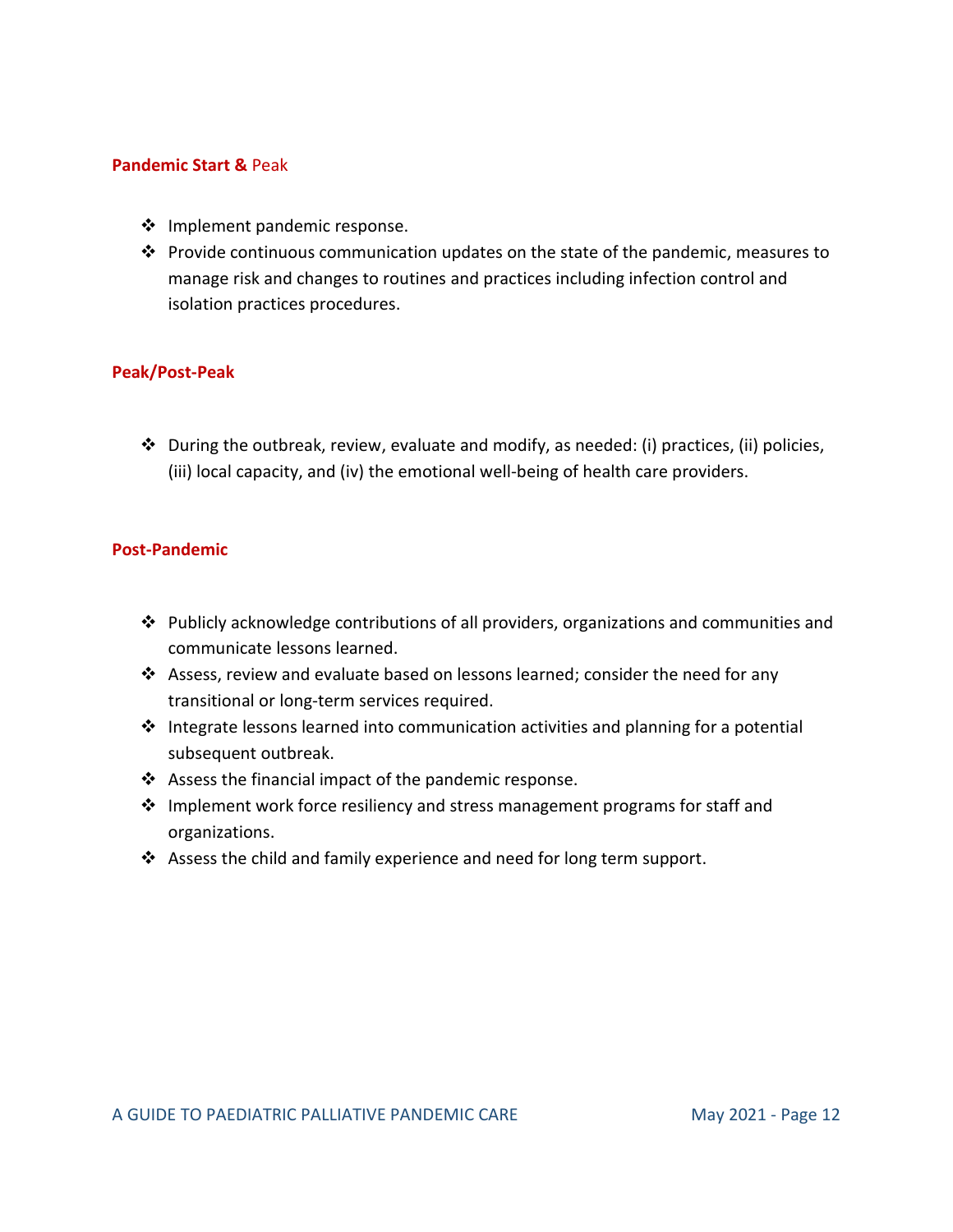#### **Schematic of Pandemic Phases**



*Adapted from the WHO's pandemic phase descriptions and main actions by phase www.who.int/influenza/.../pandemic\_phase\_descriptions\_and\_actions.pdf*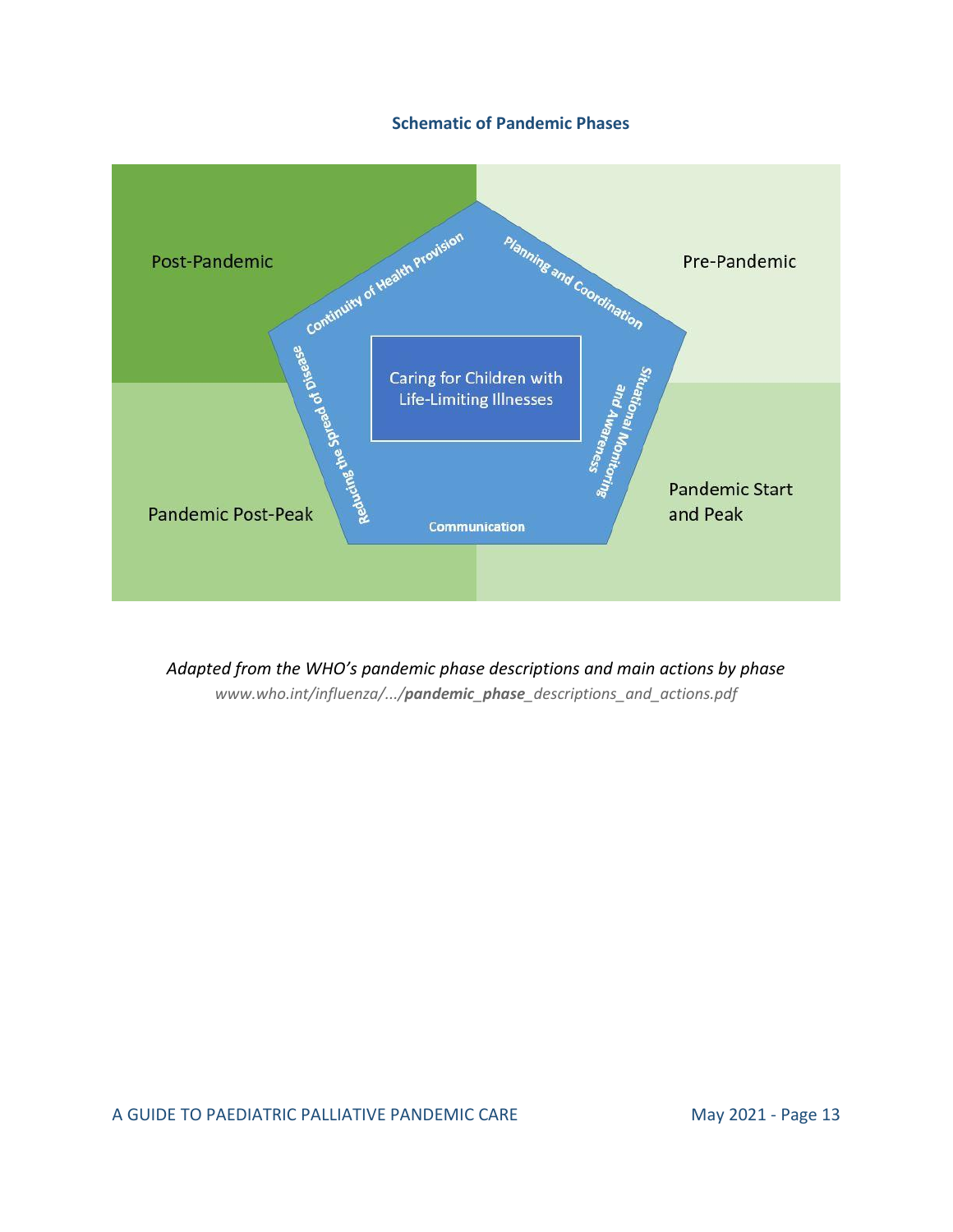## <span id="page-14-0"></span>**Pandemic Information Sharing and Communication Strategies**

- ❖ Collaboration with reliable, regional, provincial and/or national public health governments and other relevant organizations to provide information related to infection control measures, precautions and other pandemic guidance.
- ❖ Information sharing with families and children should be based on rapid, truthful, honest, continuous and consistent information such that information, policies and practices are understood, and consistently applied. Variations are based on child/family need.
- ❖ Information should address local cultural sensitivities, public beliefs and other considerations (such as rural and remote issues including hard to reach and vulnerable populations).
- ❖ First language information from trusted sources to be promoted (one creative example may be an Outreach and Information Network and the use of trusted messengers).
- ❖ Multi communication methods may include: social media (e.g. preparedness social media toolkits), creation of a family, school and child care plan, storytelling, YouTube channels, hospital intranet, community leaders and engagement, text, email or voice messaging, posters, fact sheets, web, face to face, designated telephone lines, phone trees, television channels and message centres and/or unique apps.

More specific communication strategies can be found at Pandemic Influenza Preparedness: Planning Guidance for the Health Sector (Public Health Agency of Canada): [https://www.canada.ca/en/public-health/services/flu-influenza/canadian](https://www.canada.ca/en/public-health/services/flu-influenza/canadian-pandemic-influenza-preparedness-planning-guidance-health-sector/communications-stakeholder-liaison-annex.html)[pandemic-influenza-preparedness-planning-guidance-health-sector/communications](https://www.canada.ca/en/public-health/services/flu-influenza/canadian-pandemic-influenza-preparedness-planning-guidance-health-sector/communications-stakeholder-liaison-annex.html)[stakeholder-liaison-annex.html.](https://www.canada.ca/en/public-health/services/flu-influenza/canadian-pandemic-influenza-preparedness-planning-guidance-health-sector/communications-stakeholder-liaison-annex.html)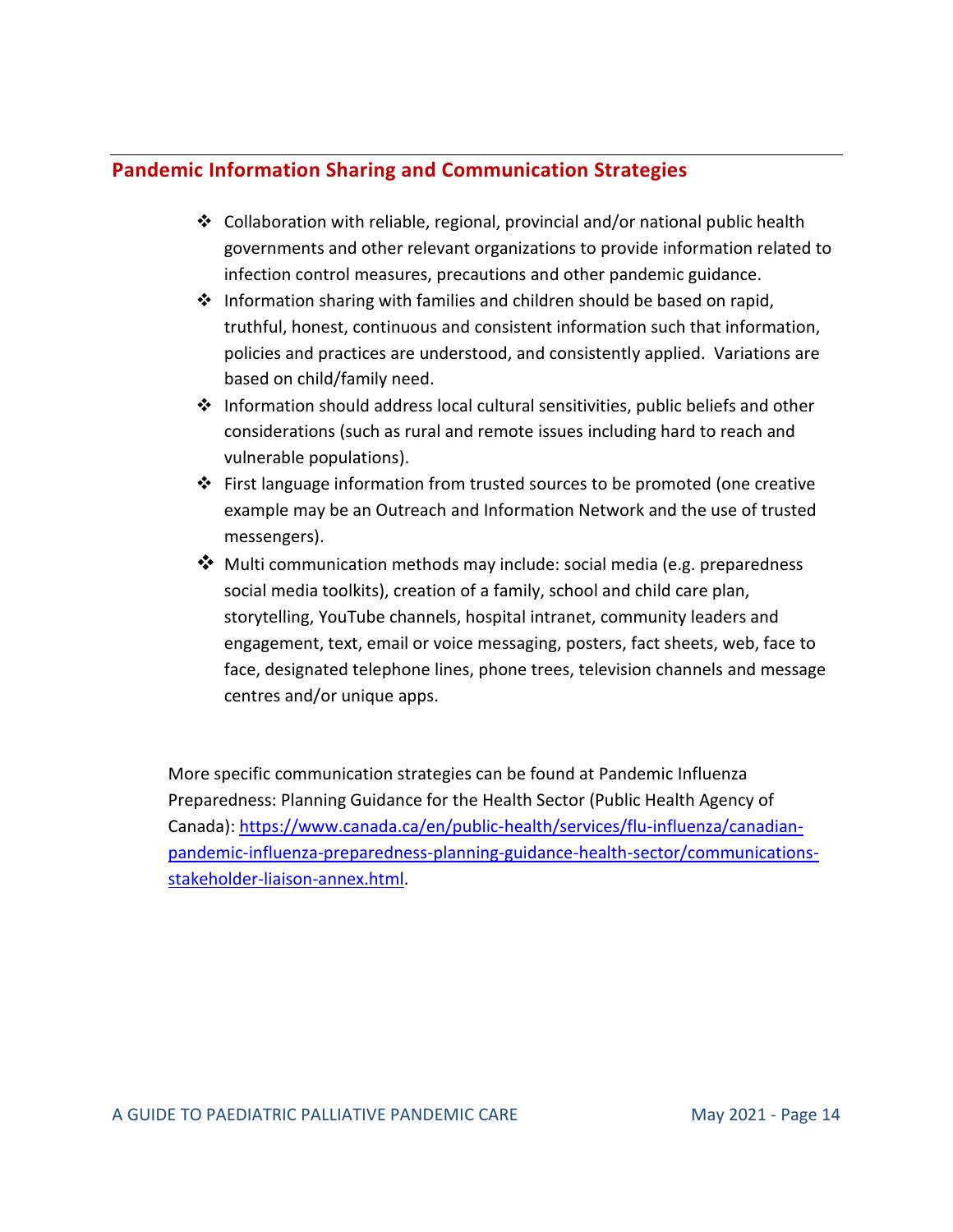#### <span id="page-15-0"></span>**Infection Prevention and Control**

Infection prevention and control practices and policies should be upheld. However, in consultation with Infection Prevention and Control Services, consideration should be taken to adapt existing policies and practices to facilitate communication and connection between children, family members and health care providers and thereby minimize adverse psychosocial effects.

- $\clubsuit$  Masks are required by health care providers to protect from potential infection, however policies should consider: the need for high level communication when discussing end-of-life decisions and other key death and dying discussions between family members and health care providers thereby finding alternative ways to communicate.
- ❖ Available and safe personal protective equipment is available for all health care providers and family members.
- ❖ Rapid screening testing procedures for the virus are available and offered to staff, the child and family members to ensure that positive cases are not transmitted during hospital care/visits and or home care/visits. A protocol for those who tested positive is in place (isolation, medical attention, etc.).
- ❖ Additional precautions (e.g. isolation procedures and quarantine) and visitor restriction policies are adapted to minimize child and family separation especially for important rituals (such as last rights, christenings or baptisms), during end-of-life or active dying or withdrawal of treatment. Adaptive and flexible policies may include: use of specialized patient and/or palliative care family rooms, videoconferencing, creative use of social media, flexible visiting policies that minimize restrictions to the number of family visitors, and access to viewing rooms, the morgue and bereavement practices that are preferred by the family.
- ❖ Flexible infection prevention and control policies and procedures that promote family participation in after death practices when possible (such as shrouding and cleansing a child's body)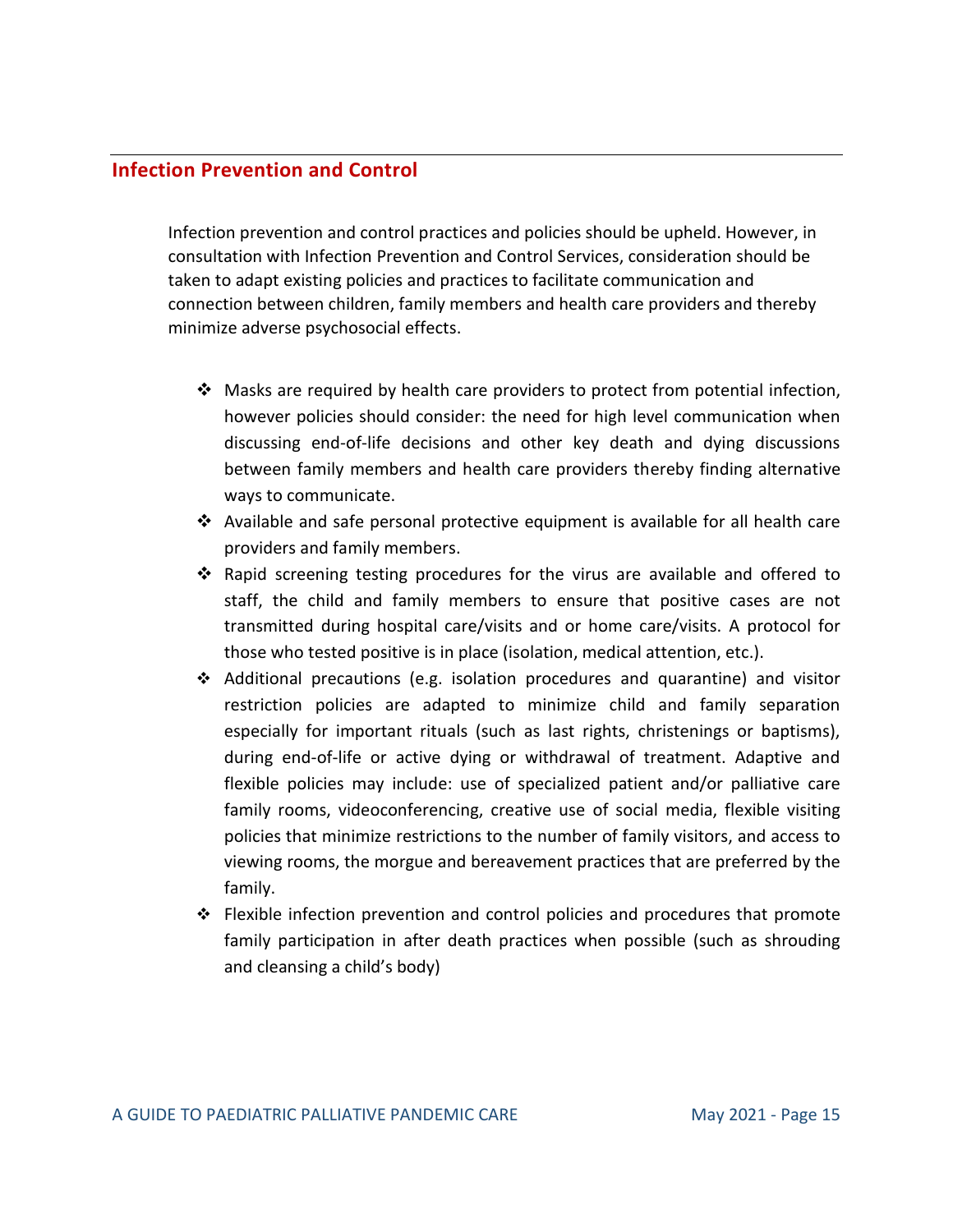# <span id="page-16-0"></span>**Staffing Plan**

A pre-pandemic hospital-based staffing plan that addresses the high influx of patients and that is ready to implement and yet dynamic and flexible is recommended. In addition, palliative care services will work out a staffing plan that manages the possibilities of loss of staff due to illness and/or the influx of patients requiring palliative care services.

Hospital based:

- ❖ Deployment or redeployment of physicians and other disciplines recognizing skill limitations such as emergency training
- ❖ Reduce non-clinical activities (projects, research, education) to provide an additional pool of staff
- $\dots$  Closure of nonemergency health services that would not impact or increase emergency department visits
- ❖ Addition of shifts (hours, extension of hours for specialty clinics such as emergency urgent care)
- ❖ Create a response team that is interdisciplinary and inclusive of a variety of skill sets including (physicians, child health services management, infection disease specialist, infection control/prevention, central supplies, patient care liaison, protection services and housekeeping) and that is available for daily/frequent briefings to review day to day needs and to provide broad perspectives and suggestions.
- $\dots$  Repatriation of residents and fellows to high needs areas such as emergency departments
- $\triangle$  Planning for staff cross appointments (including hospital privileges and liability coverage) across health care settings that promote access to additional staff while reducing additional salary costs.
- ◆ All staff are provide with personal protective equipment and training on how to care, utilize telemedicine tools, how to prevent infection and how to treat those with the virus.

Palliative Care Services based:

❖ Utilizing a "roster" of hospitalists and/or paediatricians with training in palliative care (i.e. residents, fellows, etc.) and/or hospital physicians with experience in palliative/end-of-life care.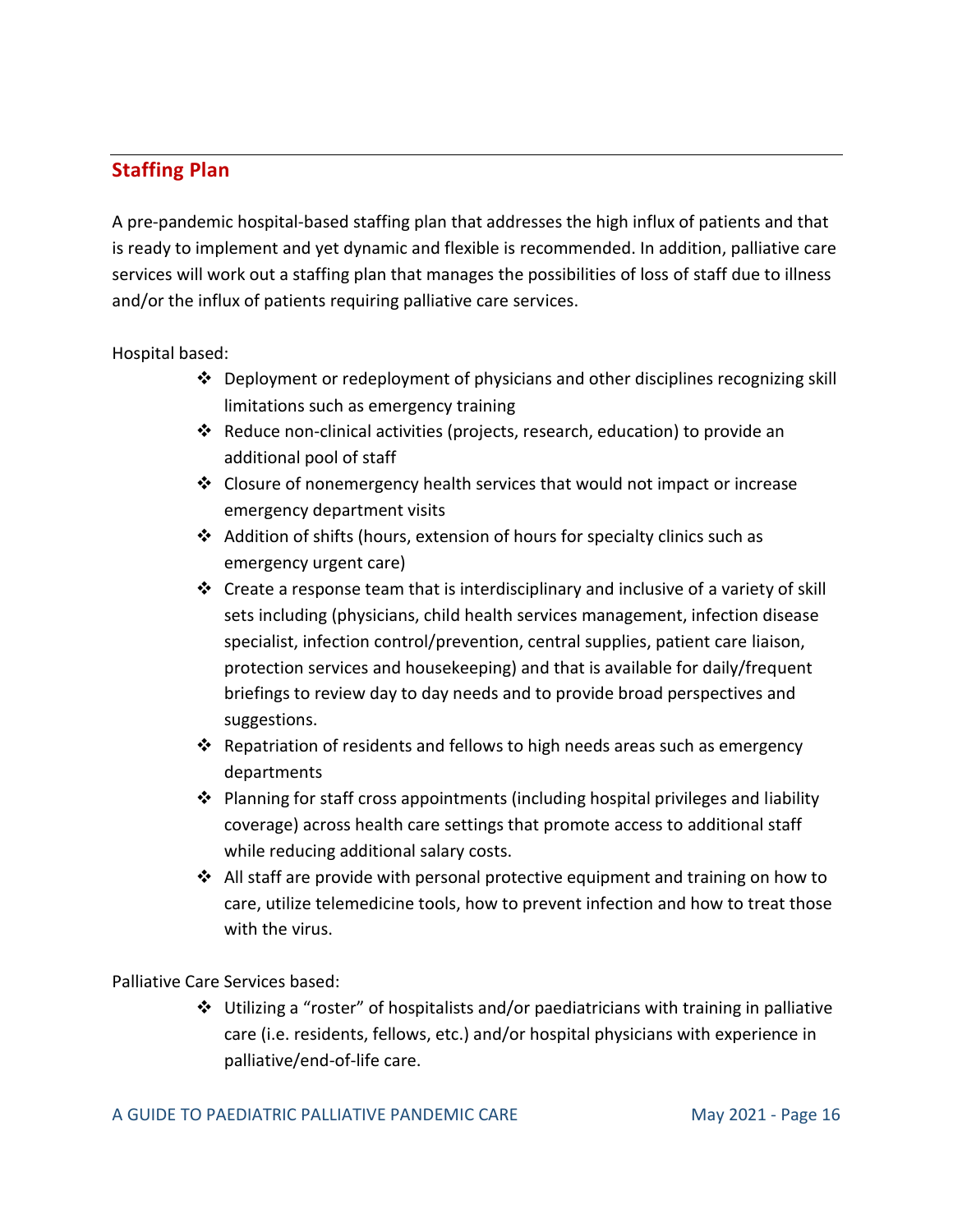- $\dots$  Utilizing a "roster" of nurses with similar training and/or experience as described above.
- $\clubsuit$  Utilizing a "roster" of staff with expertise in psychosocial support, bereavement, death and dying and support to families (i.e. social workers, nurses, faith leaders, psychologists, child life specialists).
- ❖ Utilizing an identified roster of expert community care health care providers that could be called upon to take over or share in the care of children at home.

#### Special Considerations

Hospital administrators and/or executive team members to provide moral and administrative support to staff via daily visits and recognition of the challenging work environment.

Recognition of the rights, duties and personal safety of all health care providers (risk of illness/infection).

## <span id="page-17-0"></span>**Paediatric Advanced Care Teams/Palliative and Bereavement Care Services**

Specialized palliative care teams (if available) will implement prompt and effective team communication and coordination through regular team rounds, daily face to face, telephone or email communication to:

- ❖ Prioritize workload for the day.
- $\dots$  Review and share hospital and community pandemic guidelines and updates.
- $\dots$  Review and implement a staffing plan in the case of staff sickness, workload, staff secondment or redeployment.
- ❖ Apply optimal practices related to the application of end of life and bereavement care priorities and strategies in a health crisis context.
- ❖ Ensure and promote staff morale and well-being.
- ❖ Provide direction to complementary therapists, contract employees, research staff, volunteers and students/trainees.

#### <span id="page-17-1"></span>**Managing Patient Priorities & Employee Workload**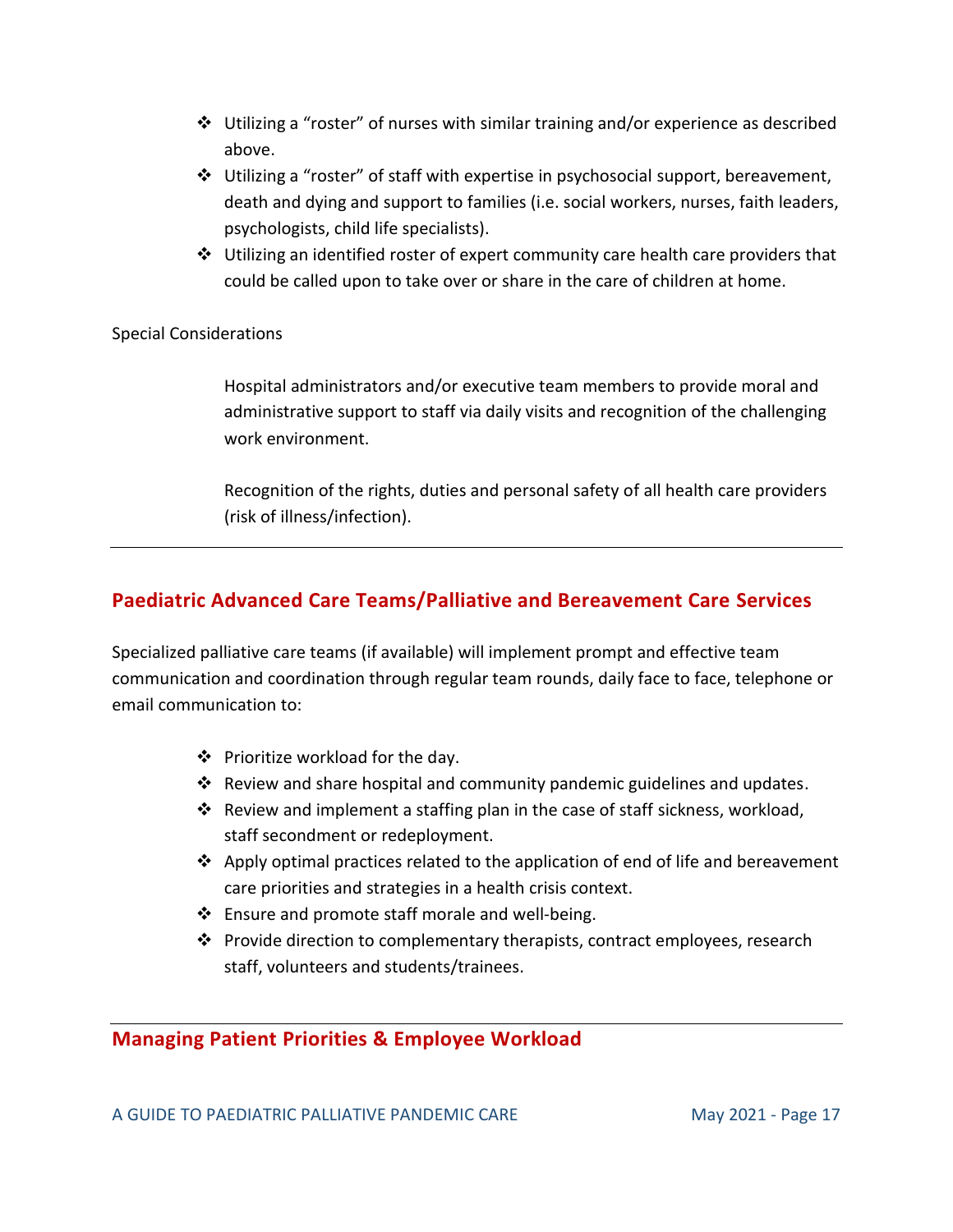- I. Children with significant pain and symptom management needs and/or who require end-of-life care and are receiving palliative care in the community will be provided care by palliative care teams directly or guidance will be provided by palliative care teams to an appropriate community caregiver and/or family member. If possible and safe, given pandemic conditions and staff availability, home visits will be provided by palliative care teams if difficult symptoms cannot be managed to reduce negative lasting effects of significant distress at end of life. All efforts will be made to maintain children in the community in order to reduce the overload on inpatient resources; however, when a hospital death has been identified as preferred by a family, a hospital admission will be seriously reviewed for consideration.
- II. Children with life threatening conditions who are hospitalized when a pandemic occurs will continue to receive quality palliative and/or end-of-life care by a palliative care team, those with palliative care expertise or under the guidance of the palliative care team.
- III. Children who become rapidly ill due to a pandemic (expected to die quickly) will receive direct or indirect care or guidance by a palliative care team.
- IV. Children who are stable but receiving palliative care at home by a palliative care team will not receive home visits, but regular contact through telephone calls will continue as per the child's plan of care, as possible.
- V. Routine clinic visits, home visits and/or school visits will be cancelled, depending on the determined level of risk and closure guidelines.
- VI. The need for non-essential clinical, support services, educational and research activities will be reviewed using a pre-pandemic decision making framework and resources may be deployed or reduced accordingly.

#### <span id="page-18-0"></span>**Families as Partners in Care & Hospital Visiting Policies**

- ❖ Visitation policies are guided by infection control practices but should be based on the importance of maintaining family relationships and social supports and understanding the difference between visitation and vital access to family members who are key partners in a child's care. Family members include: parents, siblings, grandparents and others that the child identifies as a key social relationship.
- ❖ Protocols that include and support family members as essential caregivers in hospitals should be in place. Access is supported by: availability of personal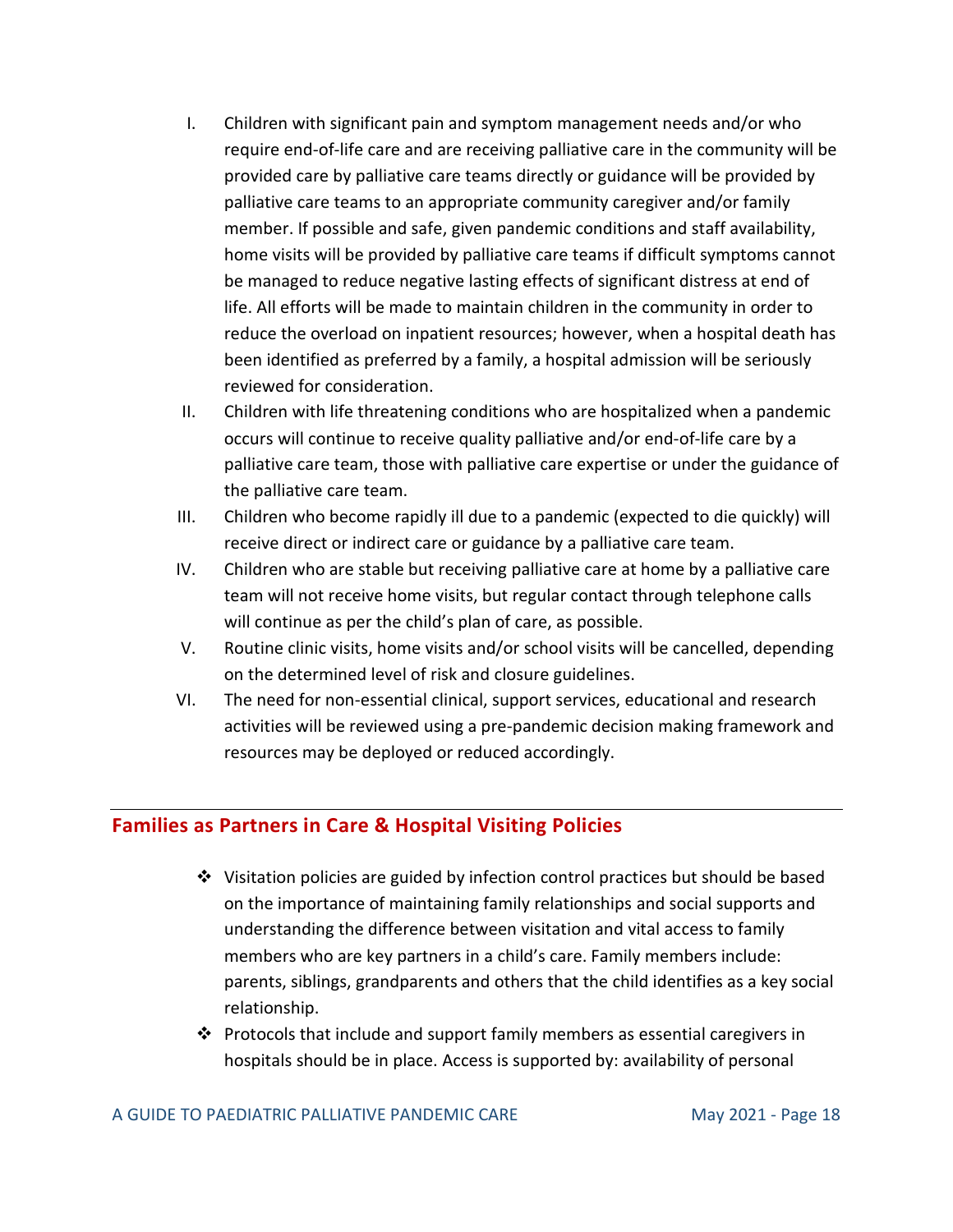protective equipment, rapid screening tests and vaccines as they become available.

- $\div$  Family access policies should be flexible to ensure, if at all possible, that family members are enabled to be present for important events at end-of-life and/or after a child's death (e.g. baptism, last rites, saying goodbye to a dying child, gathering mementos). The potential risk to restricting family absence during these crucial moments can entail long term complicated grief for family members after the child has died.
- ❖ Telemedicine tools are utilized to maintain connections between health care providers and family members at home.
- ❖ At times of restricted visitation other creative strategies should be implemented to ensure that children are not isolated, family bonds are continued, and that parental burden is limited. These strategies may include: the use of videoconferencing (e.g. Skype, Facetime) or digital mediums such as the web (CarePages and instant communication networks) to maintain communication links between hospitalized children and their family members or designated hospital spaces that allow for family congregation.

### <span id="page-19-0"></span>**Children's Hospice**

It is anticipated that community hospices will develop their own policies for communication and care. Hospitals will seek to ensure sharing of updates with these organizations on a regular and collaborative basis.

Recommendations include:

- I. Consideration of emergency respite for palliative children who are stable but require palliative/end-of-life care when a parent or caregiver becomes unwell.
- II. Consideration of admitting children to hospice from home with significant symptom management needs who are receiving palliative/end-of-life care to reduce overload on acute care hospitals and community caregivers.

### <span id="page-19-1"></span>**Children's Community, School and Health Care Teams**

❖ Schools, faith organizations, childcare centres, paediatricians, community-based health care teams and home care services are integral to a child and family's life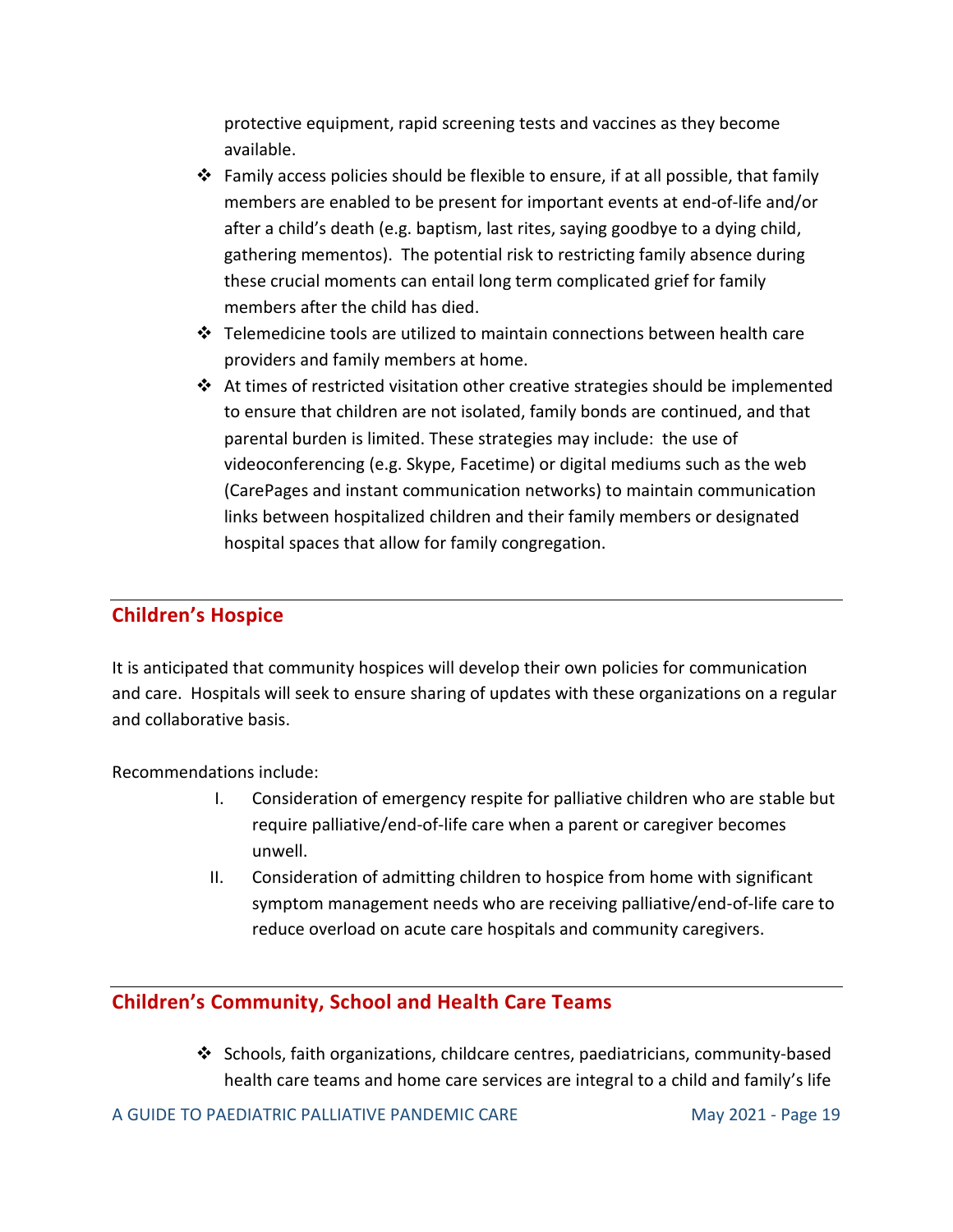and support systems and should be considered as collaborative partners in pandemic preparedness, planning and post-pandemic phases.

❖ Communication, training and support will enable community organizations to fully participate in the care of children and their families during a pandemic event.

### <span id="page-20-0"></span>**Basic Symptom Management**

- $\cdot \cdot$  Discontinuation of inappropriate medical and nursing interventions such as blood tests, routine observations, turning, non-essential medications.
- ❖ Anticipatory prescribing to ensure that "as required" medications are available in advance.
- ❖ Utilization of non-pharmacological measures should be implemented and may include:
	- o Comfort, reassurance, and explanation
	- o Repositioning, suctioning for excess respiratory tract secretions
	- o Gentle physiotherapy for breathlessness
	- o Relaxation, massage, distraction, music/art, guided imagery for distress, pain, anxiety.

# <span id="page-20-1"></span>**Communicating with Children and Families about Death and Dying**

- ❖ Discussions with the child (when able/capable) and family should centre on the child's prognosis, plan of care, necessary infection control measures, any advance directives, and religious, cultural and/or spiritual needs.
- ❖ Communication should be truth based (including openness about death and dying), calm, and compassionate.
- ❖ Useful, consistent, understandable and accurate information will be provided to health care providers and families throughout all phases of the pandemic including regular updates.
- ❖ Ongoing and timely discussion about the impacts of the pandemic on care delivery and specifically on end-of- life care, will be a priority.
- ❖ Infection prevention and control procedures require creative communication strategies so that families may communicate with each other and with health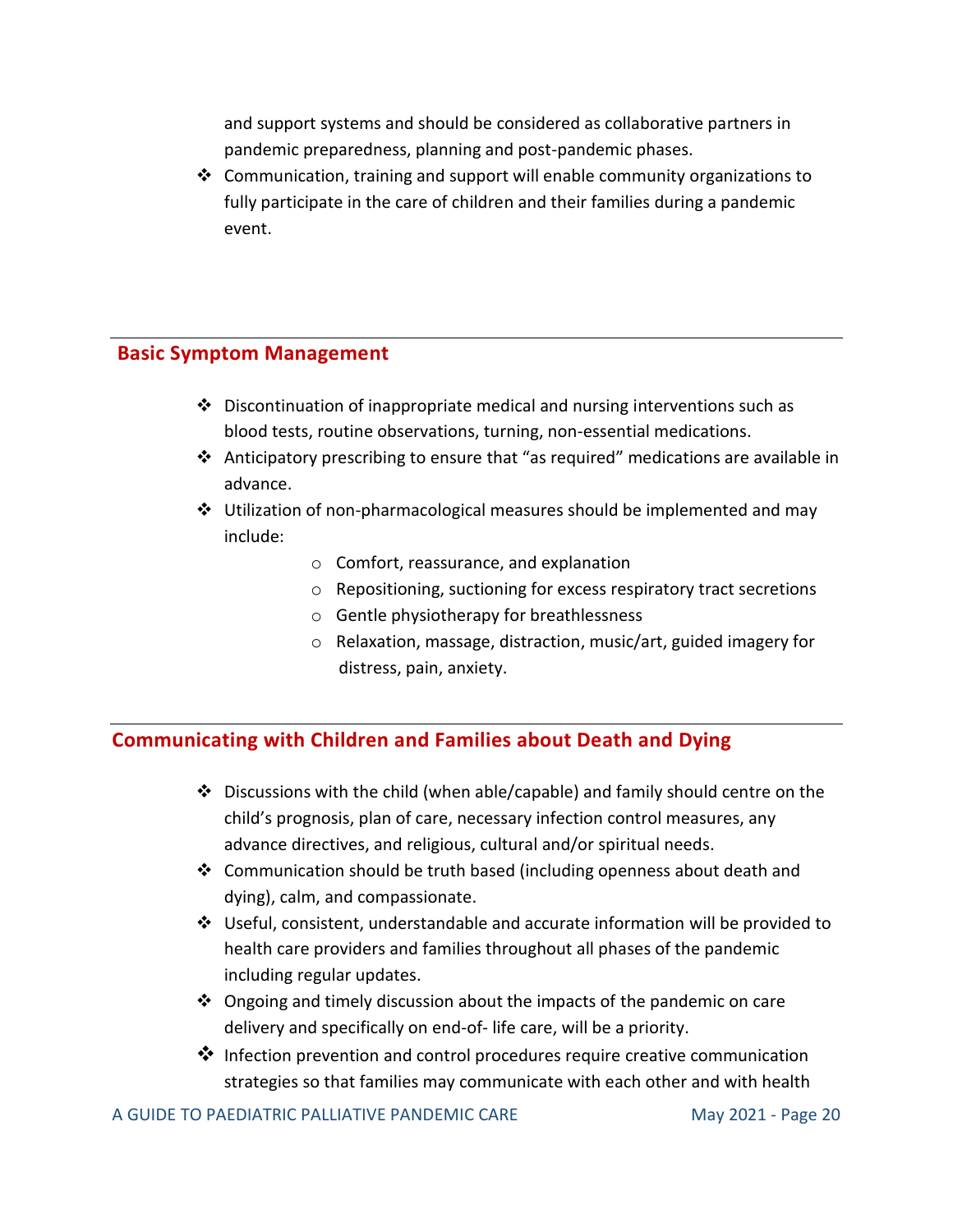care providers regarding key treatment decisions, anticipatory grief, end-of-life care and grief support.

#### <span id="page-21-0"></span>**Advance Care Planning**

- ❖ Children (when able/capable) and their families should be given opportunities to discuss their wishes and needs and how they may best be met to ensure quality of life and best interests of the child. This includes: withholding or withdrawing life sustaining treatment, resuscitation, preferred location of death, tissue/organ donation, plans for the child's belongings etc.
- $\cdot \cdot$  These principles should continue to apply to the best of everyone's ability even in the event of sudden or unexpected changes in a child's condition.

## <span id="page-21-1"></span>**After Death Care of Child and Family**

Principles and practices related to after death care of a child and his or her family require a commitment to care even in the event of a pandemic which may place a tremendous strain on organizational resources. Quality after death care is crucial in supporting healthy family grieving.

#### **At Time of Death**

- ❖ Families should be asked if they have any wishes, rituals or customs regarding the care of the child after the death and efforts will be made to support those requests.
- $\cdot$  Implement opportunities for legacy making and mementos.
- $\dots$  Implement hospital practices regarding after death care such as a Bereavement or After Death Check List.
- **❖** Sensitive discussion regarding tissue/organ donation may be revisited at this time.

#### **Preparation of the Child's Body**

❖ Families will be provided with opportunities to remain with their child's body and to assist in cleaning, shrouding, touching or other preparation or cultural rituals they may request (exceptions may be required based on infection control practices, however efforts should be made to encourage family inclusion in this care aspect when possible).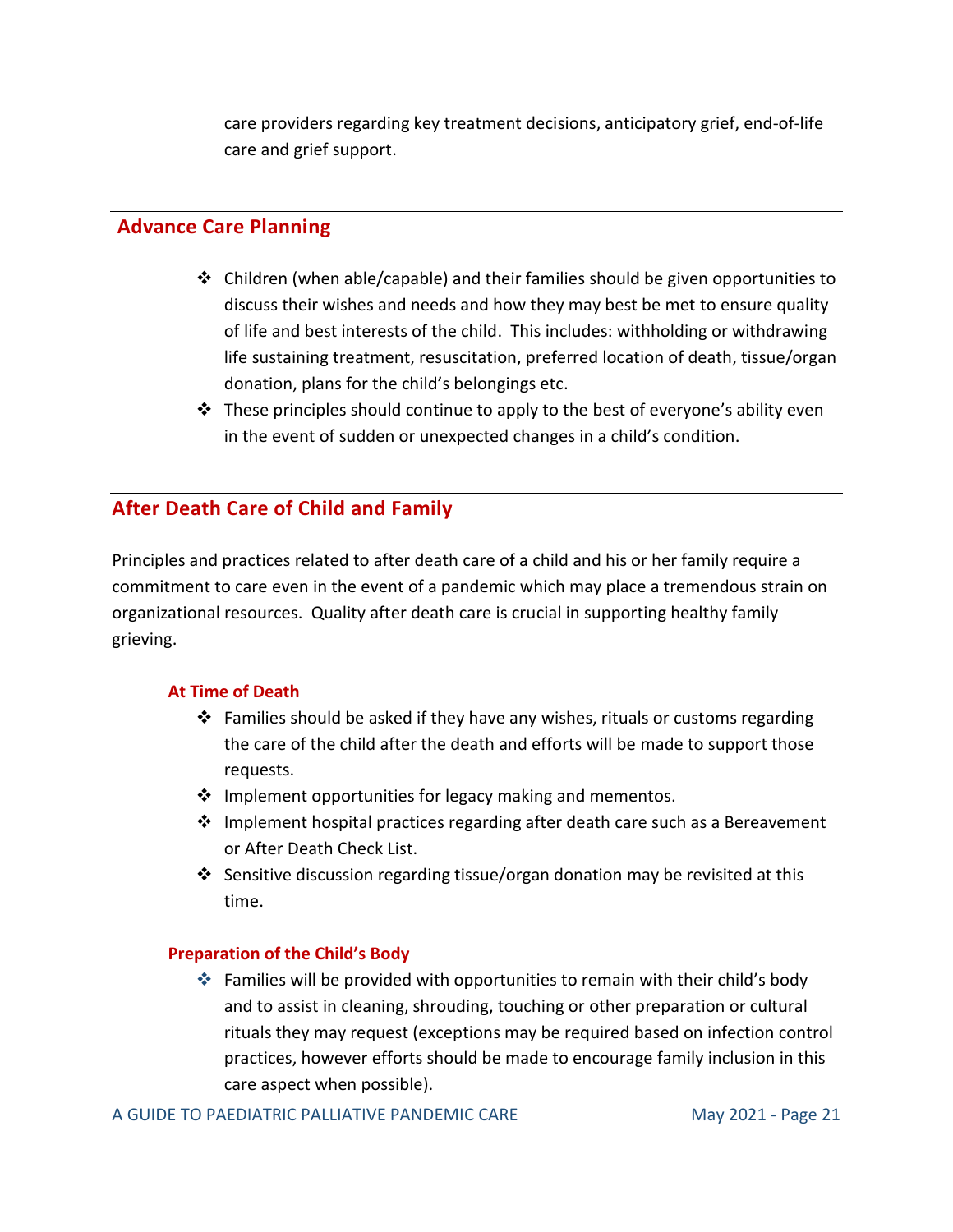❖ Hospital policies regarding the care of the child's body are based on dignity and compassion.

#### **Transportation and Release of the Child's Body**

 $\clubsuit$  The child's body is transported in a way that respects the dignity and privacy of the child and of other hospitalized children.

#### **Death of Child Outside of Hospital**

- ❖ For a planned death at home, the palliative care team will provide direct care or provide guidance regarding declaration of death, postmortem examination and tissue/organ retrieval.
- ❖ Compassionate acknowledgement and access to bereavement care will be made available to the family.

#### **Quiet Room & the Morgue**

❖ Families will be given as much time as possible to remain with their child after death on the inpatient unit, however some rituals and customs require additional presence with the child. Efforts will be made to support requests to view the child's body in the hospital's Quiet Room and to provide support to families during this time.

#### <span id="page-22-0"></span>**Bereavement Care**

- $\clubsuit$  Family members are offered bereavement care following the death of the child. This care includes: a compassionate acknowledgement of the child's death, emotional and practical support, an assessment of family coping, and help accessing other resources for grief counseling as requested by family members.
- ❖ Hospital policies and procedures (such as a Bereavement Check List) are implemented.

### <span id="page-22-1"></span>**Psychosocial Care for Families**

❖ Psychosocial needs of parents, siblings and extended families following the serious illness/death of a child because of a pandemic or death of a child during a pandemic may be further complicated by any trauma (such as being exposed to a number of childhood deaths or heightened fear/anxiety regarding personal safety) experienced during or after a pandemic event. Psychosocial care should include follow-up screening,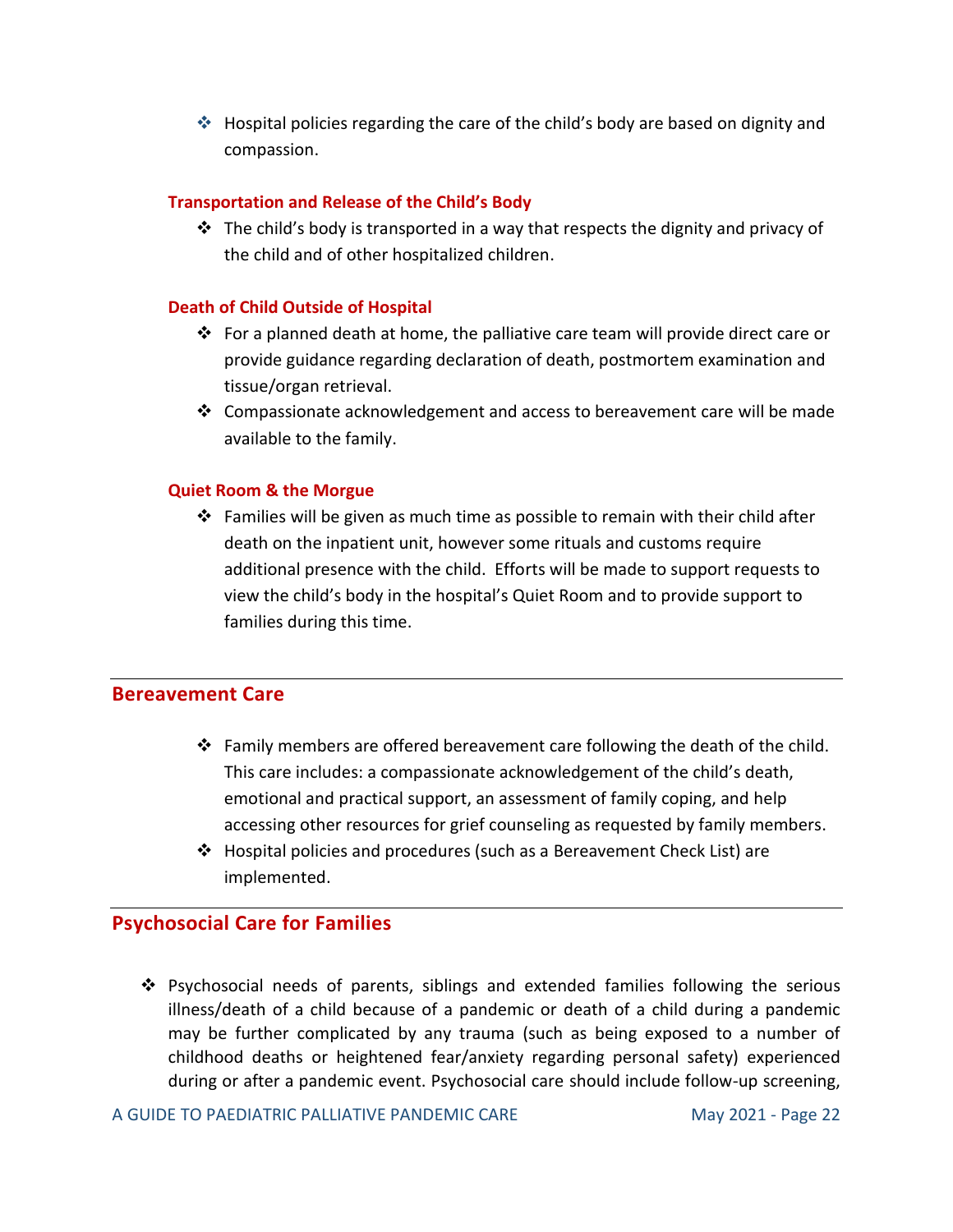assessment for Post-Traumatic Stress Disorder (PTSD), anxiety and other mental health illnesses and access/referral for family members requiring mental health care.

- ↑ A list of formal and informal hospital based and/or community-based resources that can provide support to children and families who are affected by a pandemic should be compiled and available to families.
- ❖ Child and family focused interventions should include a range of interventions including short term care, stress prevention and long-term mental health treatment.
- ◆ Various support and/or treatment modalities to be made available such as telemedicine videoconferencing or on-line support groups.

#### <span id="page-23-0"></span>**Psychosocial Care for Health Care Providers**

- ❖ Psychosocial care for health care providers during a pandemic is crucial given the potential for extreme occupational stress, heightened fear/anxiety regarding personal safety, multiple care giving demands, moral distress and increased childhood deaths.
- ❖ Screening for and assessment for secondary traumatic stress, PTSD, depression, distress, compassion fatigue and other mental health conditions should be readily available during and after a pandemic.
- ❖ Psychosocial interventions should be pre-planned and made available through the organization and may include: staff education regarding cognitive, behavioural and emotional signs of distress, a support hotline, peer support and access to psychological supports.
- ❖ Psychosocial or supportive care may be required for health care professionals experiencing or who had experienced isolation and/or quarantine who may feel stigmatized, isolated or distressed.
- $\cdot \cdot$  Address any concerns that health care providers may have about passing on an infectious disease to members of their own families or communities.

# <span id="page-23-1"></span>**Training, Competencies & Professional Standards of Care for Health Care Providers**

❖ Education, curriculum development, simulation and preparation strategies using a multi-disciplinary approach that includes families, physicians, learners and hospital and community organizations should be developed and employed.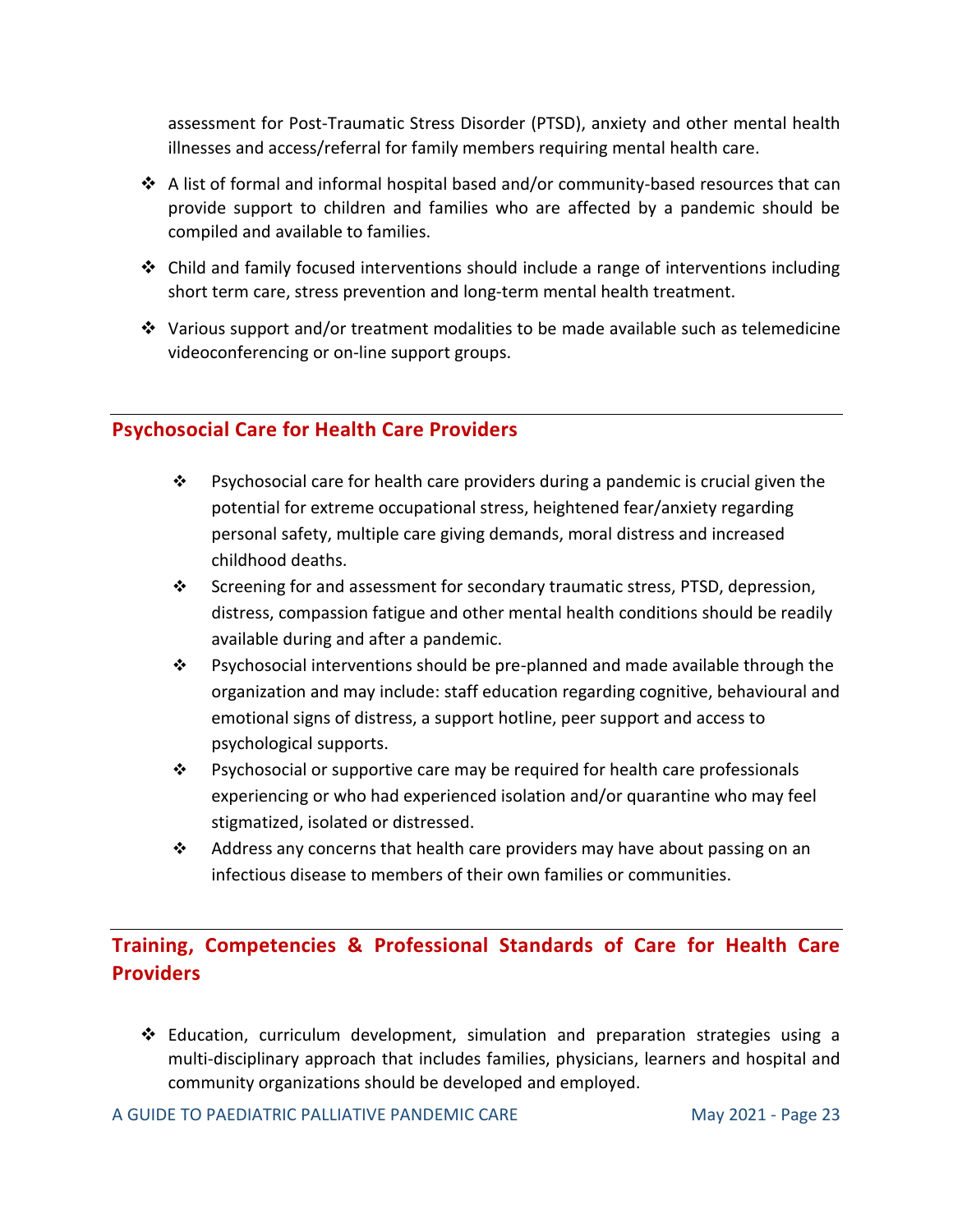- ❖ Ethical and legal knowledge and guidance are important learnings for health care providers during a pandemic. Pandemic influenza ethical considerations are available: [https://www.cdc.gov/od/science/integrity/phethics/docs/White\\_Paper\\_Final\\_for\\_Webs](https://www.cdc.gov/od/science/integrity/phethics/docs/White_Paper_Final_for_Website_2012_4_6_12_final_for_web_508_compliant.pdf) [ite\\_2012\\_4\\_6\\_12\\_final\\_for\\_web\\_508\\_compliant.pdf](https://www.cdc.gov/od/science/integrity/phethics/docs/White_Paper_Final_for_Website_2012_4_6_12_final_for_web_508_compliant.pdf)
- ❖ Discipline specific competencies and professional standards of care should be created and include: identification of roles and responsibilities; guidelines for collaboration with other professions and emergency management personnel and; educational, training and practice competencies, legal and ethical guidance for examples.
- ❖ Psychosocial training that helps health care providers implement strategies to prevent adverse mental health responses to a pandemic which may include the ability to: assess, understand and/or treat anxiety, stress, uncertainty and trauma that may arise during and after a pandemic.
- $\div$  Training and strategies that help health care providers help families and children deal with stress, anxiety and/or separation from family members and others during isolation and quarantine during hospitalization or at home.
- ❖ Have access to and awareness of self-care strategies.
- ❖ Organizational learning following the pandemic experience where pandemic planning and responses are reviewed, successes acknowledged, and clinical/institutional obstacles and /or challenges are discussed, and revisions made.

# <span id="page-24-0"></span>**Accommodations for Geographical and Cultural Differences**

- ❖ Pandemic preparedness to use models (e.g. community-based, social media, storytelling techniques, community engagement) that suit unique communities (e.g. rural, northern, urban) and their socio-economic and cultural contexts (e.g. Aboriginal, First Nations, immigrants and refugees).
- ❖ Planning and collaboration that address the unique needs of First Nations children and families living on reserves in remote and or isolated areas of Canada (such as communication, jurisdictional issues, remoteness, barriers, disease threats, equitable access to health supplies).
- ❖ Culturally appropriate empowerment and partnership with Indigenous communities in developing and implementing prevention strategies.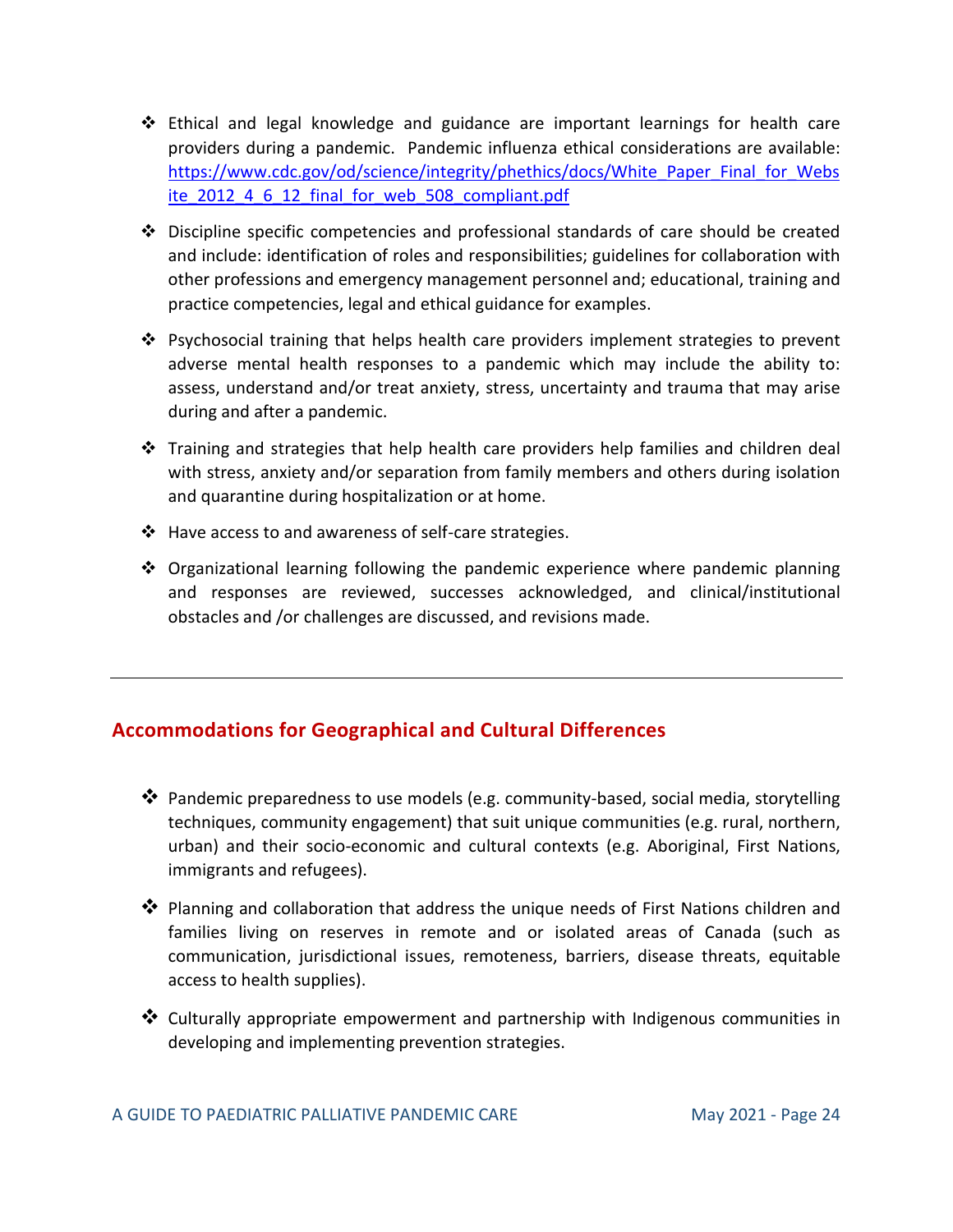❖ Awareness of highly vulnerable populations who are more likely to be impacted by infectious diseases and implementation of a targeted approach that deals with the outbreak early and ensures timely access to communication, anti-viral drugs and other disease prevention and control strategies.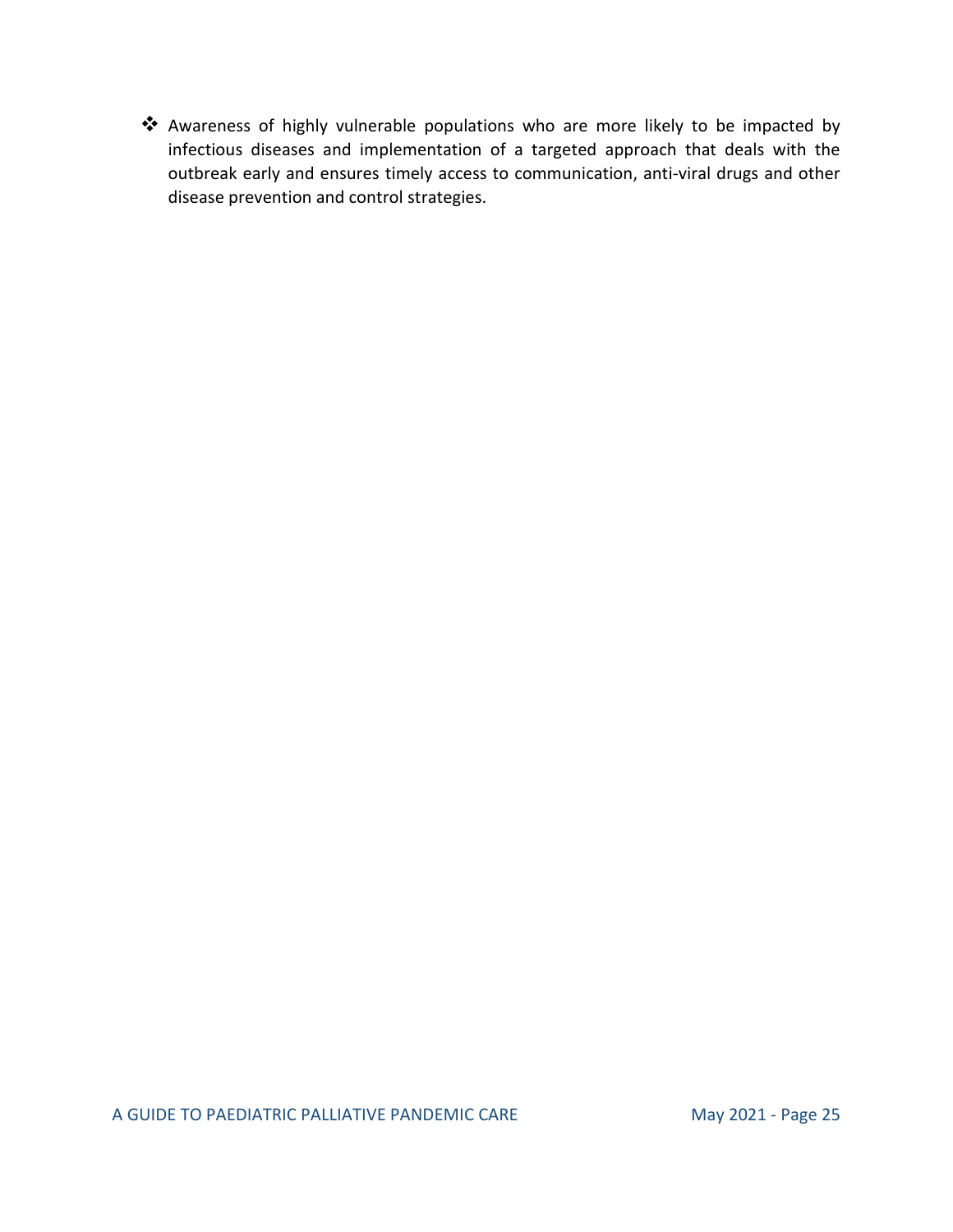# <span id="page-26-0"></span>**LINKS & RESOURCES**

Alberta Health: Alberta's Pandemic Influenza Plan: [https://www.alberta.ca/pandemic](https://www.alberta.ca/pandemic-influenza.aspx)[influenza.aspx](https://www.alberta.ca/pandemic-influenza.aspx)

British Columbia Centre for Disease Control: [http://www.bccdc.ca/health-info/diseases](http://www.bccdc.ca/health-info/diseases-conditions/influenza)[conditions/influenza](http://www.bccdc.ca/health-info/diseases-conditions/influenza)

Canadian Pandemic Influenza Preparedness: Planning Guidance for the Health Sector: <http://www.phac-aspc.gc.ca/cpip-pclcpi/index-eng.php>

Canadian Paediatric Society website at:<http://www.cps.ca/en/>

Canadian Hospice Palliative Care Network:<http://www.chpca.net/>

Centres for Disease Control and Prevention (US): [https://www.cdc.gov/flu/pandemic](https://www.cdc.gov/flu/pandemic-resources/national-strategy/index.html)[resources/national-strategy/index.html](https://www.cdc.gov/flu/pandemic-resources/national-strategy/index.html)

Children's Preparedness Unit/Centres for Disease and Prevention (US): <https://www.youtube.com/watch?v=dnBT48xjrYA>

Centres for Disease Control and Prevention: Caring for Children in a Disaster <https://www.cdc.gov/childrenindisasters/>

Centres for Disease Control and Prevention: Children and Youth with Special Healthcare Needs in Emergencies (US):<https://www.cdc.gov/childrenindisasters/>

Centres for Disease Control and Prevention (US): Ethical Guidance for Public Health Emergency Preparedness and Response: Highlighting Ethics and Values in a Vital Public Health Service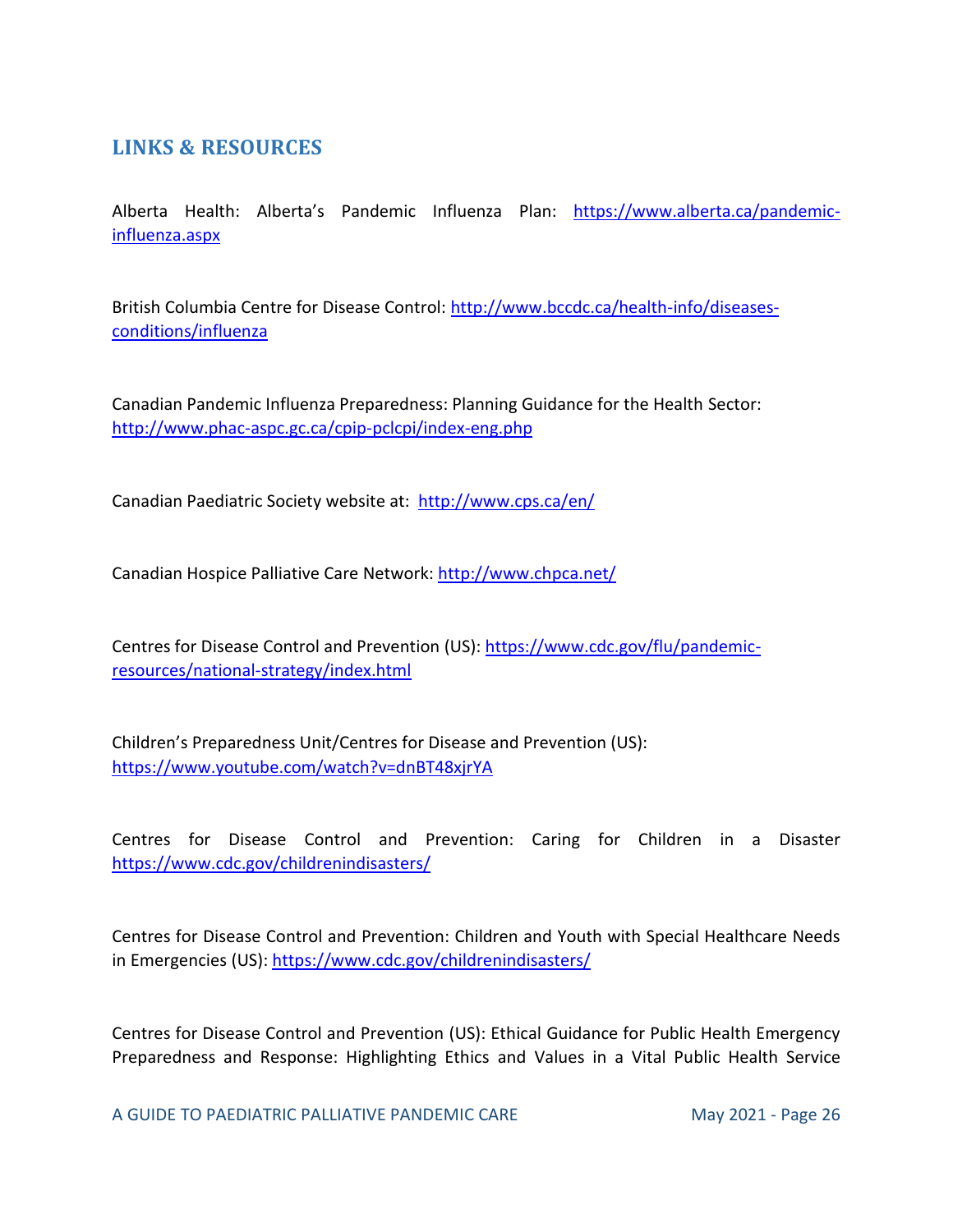[https://www.cdc.gov/od/science/integrity/phethics/docs/White\\_Paper\\_Final\\_for\\_Website\\_20](https://www.cdc.gov/od/science/integrity/phethics/docs/White_Paper_Final_for_Website_2012_4_6_12_final_for_web_508_compliant.pdf) [12\\_4\\_6\\_12\\_final\\_for\\_web\\_508\\_compliant.pdf](https://www.cdc.gov/od/science/integrity/phethics/docs/White_Paper_Final_for_Website_2012_4_6_12_final_for_web_508_compliant.pdf)

College of Nurses of Ontario: Pandemic Planning: [http://www.cno.org/en/learn-about](http://www.cno.org/en/learn-about-standards-guidelines/educational-tools/pandemic-planning/)[standards-guidelines/educational-tools/pandemic-planning/](http://www.cno.org/en/learn-about-standards-guidelines/educational-tools/pandemic-planning/)

Department of Homeland Security (US): Prepare. Plan. Stay informed. Pandemic Planning: <https://www.ready.gov/pandemic>

Emergency Nurses Association of Ontario (ENAO) website at:<http://www.enao.me/>

Federal Emergency Management Agency (FEMA)/ US Department of Homeland Security: Children and Disasters:<https://www.fema.gov/children-and-disasters>

Infection Prevention and Control Canada website at: <https://ipac-canada.org/>

HHS Pandemic Influenza Plan. US Department of Health and Human Services, 2005. [www.flu.gov/planning-preparedness/.../hhspandemicinfluenzaplan.pdf](http://www.flu.gov/planning-preparedness/.../hhspandemicinfluenzaplan.pdf)

Manitoba Government. Preparing for a Pandemic Influenza in Manitoba: <http://www.gov.mb.ca/health/publichealth/pandemic.html>

Manitoba Government. Pandemic influenza: preparedness guidelines for Manitoba School Divisions and Schools (K-12) : [https://www.gov.mb.ca/health/documents/pandemic\\_school.pdf](https://www.gov.mb.ca/health/documents/pandemic_school.pdf)

National Collaborating Centre for Aboriginal Health (CA): Sharing insights on pandemic planning in aboriginal communities:

[https://www.nccih.ca/495/Pandemic\\_planning\\_in\\_Indigenous\\_communities\\_\\_Lessons\\_learned](https://www.nccih.ca/495/Pandemic_planning_in_Indigenous_communities__Lessons_learned_from_the_2009_H1N1_influenza_pandemic_in_Canada.nccih?id=176) from the 2009 H1N1 influenza pandemic in Canada.nccih?id=176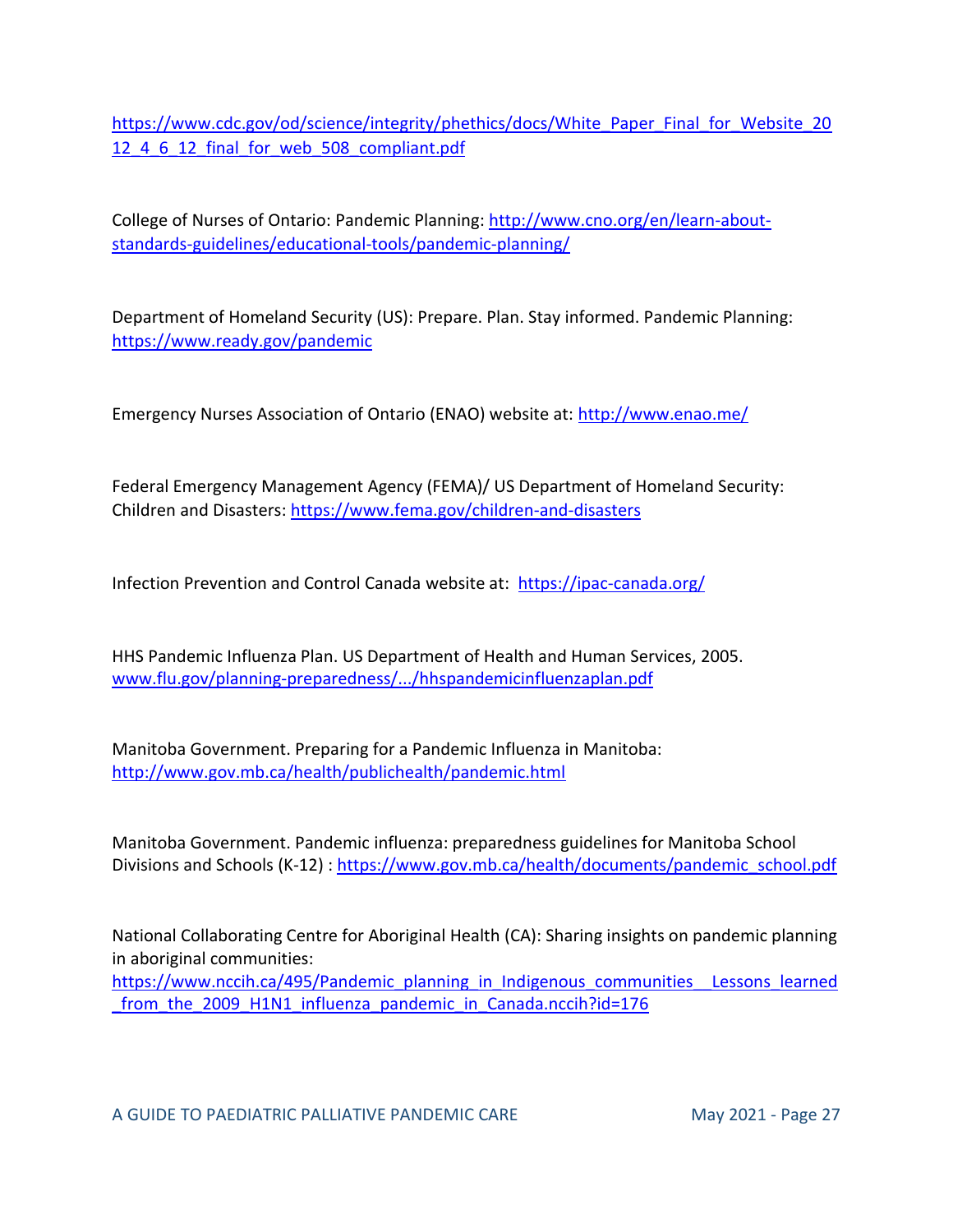North American Plan for Animal and Pandemic Influenza (NAPAPI): [http://www.phac](http://www.phac-aspc.gc.ca/influenza/napinfluenza-eng.php)[aspc.gc.ca/influenza/napinfluenza-eng.php](http://www.phac-aspc.gc.ca/influenza/napinfluenza-eng.php)

Ontario Health Plan for an Influenza Pandemic:

<http://www.cdho.org/docs/default-source/pdfs/reference/pandemicflu.pdf?sfvrsn=4> [https://www.rtso.ca/wp-content/themes/1750/pdfs/brief\\_08moh%20shorty.pdf](https://www.rtso.ca/wp-content/themes/1750/pdfs/brief_08moh%20shorty.pdf)

On-Reserve First Nations communities: Canadian Pandemic Influenza Preparedness: Planning Guidance for the Health Sector[: https://www.canada.ca/en/public-health/services/flu](https://www.canada.ca/en/public-health/services/flu-influenza/canadian-pandemic-influenza-preparedness-planning-guidance-health-sector/influenza-pandemic-planning-considerations-in-on-reserve-first-nations-communities.html)[influenza/canadian-pandemic-influenza-preparedness-planning-guidance-health](https://www.canada.ca/en/public-health/services/flu-influenza/canadian-pandemic-influenza-preparedness-planning-guidance-health-sector/influenza-pandemic-planning-considerations-in-on-reserve-first-nations-communities.html)[sector/influenza-pandemic-planning-considerations-in-on-reserve-first-nations](https://www.canada.ca/en/public-health/services/flu-influenza/canadian-pandemic-influenza-preparedness-planning-guidance-health-sector/influenza-pandemic-planning-considerations-in-on-reserve-first-nations-communities.html)[communities.html](https://www.canada.ca/en/public-health/services/flu-influenza/canadian-pandemic-influenza-preparedness-planning-guidance-health-sector/influenza-pandemic-planning-considerations-in-on-reserve-first-nations-communities.html)

Ontario Ministry of Health and Long-Term Care: Ontario Health Plan for an Influenza Pandemic (OHPIP). 2013. [http://www.health.gov.on.ca/en/pro/programs/emb/pan\\_flu/pan\\_flu\\_plan.aspx](http://www.health.gov.on.ca/en/pro/programs/emb/pan_flu/pan_flu_plan.aspx)

Pediatric Hospice Palliative Care Guiding Principles and Norms of Practice website: [https://www.chpca.ca/wp](https://www.chpca.ca/wp-content/uploads/2019/12/pediatric_norms_of_practice_03_31_2006_rev_oct_2007_1.pdf)[content/uploads/2019/12/pediatric\\_norms\\_of\\_practice\\_03\\_31\\_2006\\_rev\\_oct\\_2007\\_1.pdf](https://www.chpca.ca/wp-content/uploads/2019/12/pediatric_norms_of_practice_03_31_2006_rev_oct_2007_1.pdf)

Public Health Agency of Canada:<https://www.canada.ca/en/public-health.html>

Public Health Agency of Canada: Canadian Pandemic Influenza Preparedness: Planning Guidance for the Health Sector website at:<http://www.phac-aspc.gc.ca/cpip-pclcpi/>

Public Health Agency of Canada: Canadian Pandemic Influenza Preparedness: Planning Guidance for the Health Sector: Annex P Pandemic Influenza Psychosocial Annex website at: <http://www.phac-aspc.gc.ca/cpip-pclcpi/ann-p-eng.php>

A GUIDE TO PAEDIATRIC PALLIATIVE PANDEMIC CARE May 2021 - Page 28 Quebec Pandemic Influenza Plan: <http://publications.msss.gouv.qc.ca/acrobat/f/documentation/2005/05-235-05a.pdf>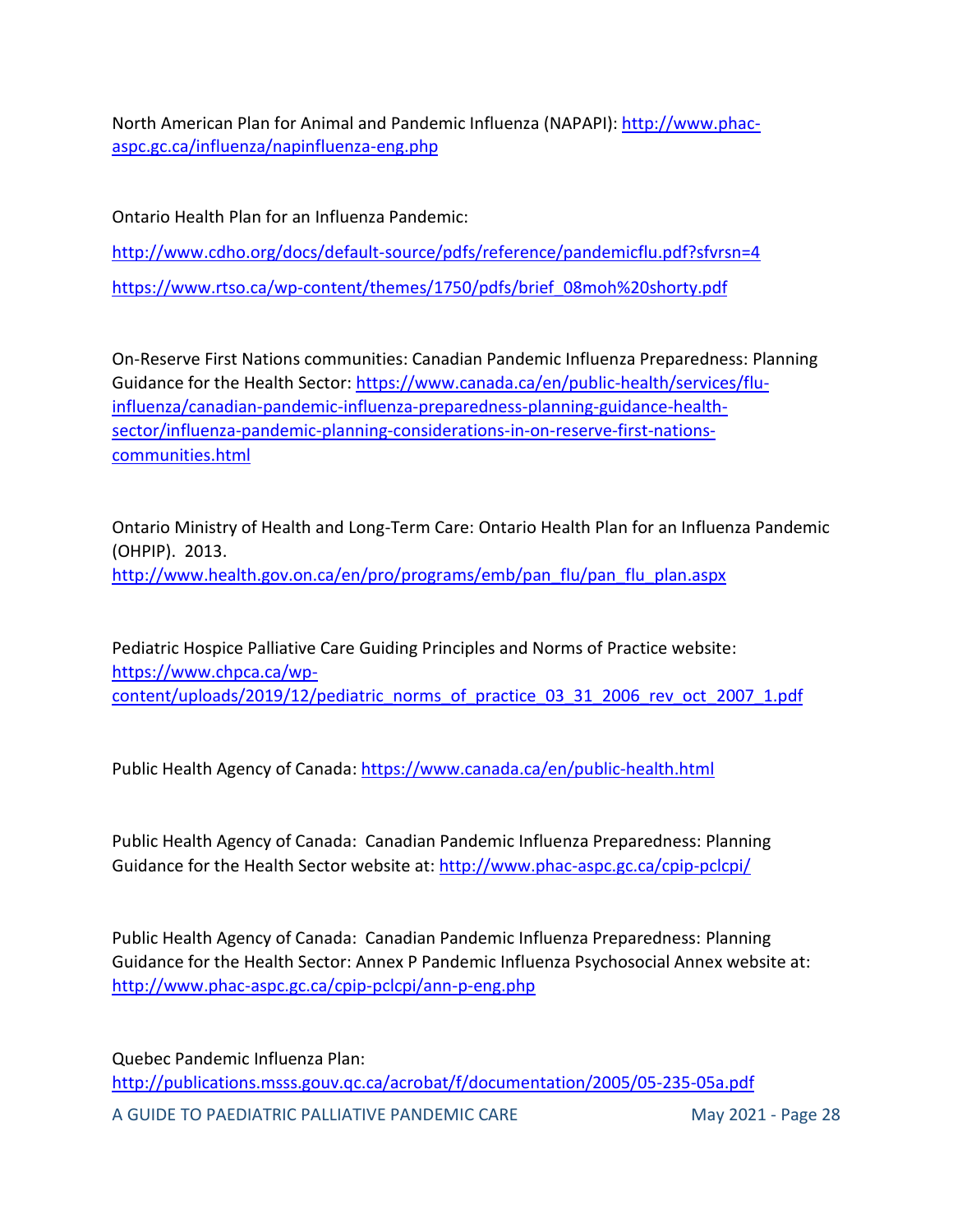Saskatchewan's Pandemic Plan: [https://www.saskatchewan.ca/government/news-and](https://www.saskatchewan.ca/government/news-and-media/2009/september/16/saskatchewan-releases-updated-pandemic-plan)[media/2009/september/16/saskatchewan-releases-updated-pandemic-plan](https://www.saskatchewan.ca/government/news-and-media/2009/september/16/saskatchewan-releases-updated-pandemic-plan)

Sprang, G., Clark, J., Silman, M., Leigh, P., Jackson, C., & LaJoie, S. (2014). Evidence- informed Guideliens for Pediatric Pandemic Planning and Response. Centre on Trauma and Children Reports. Retrieved from [http://uknowledge.uky.edu/ctac\\_reports/3](http://uknowledge.uky.edu/ctac_reports/3)

World Health Organization: Ethical issues in influenza pandemic planning: [http://www.who.int/ethics/influenza\\_project/en/](http://www.who.int/ethics/influenza_project/en/)

World Health Organization: World is ill-prepared for "inevitable" flu pandemic. Website at: <http://www.ncbi.nlm.nih.gov/pmc/articles/PMC2585962/pdf/15309817.pdf>

World Health Organization: Severe Acute Respiratory Syndrome (SARS); October 2004; <http://www.who.int/csr/sars/en/index.html>

World Health Organization: Pandemic Influenza Risk Management WHO Interim Guidance, 2013.

[http://www.who.int/influenza/preparedness/pandemic/GIP\\_PandemicInfluenzaRiskManageme](http://www.who.int/influenza/preparedness/pandemic/GIP_PandemicInfluenzaRiskManagementInterimGuidance_Jun2013.pdf?ua=1) [ntInterimGuidance\\_Jun2013.pdf?ua=1](http://www.who.int/influenza/preparedness/pandemic/GIP_PandemicInfluenzaRiskManagementInterimGuidance_Jun2013.pdf?ua=1)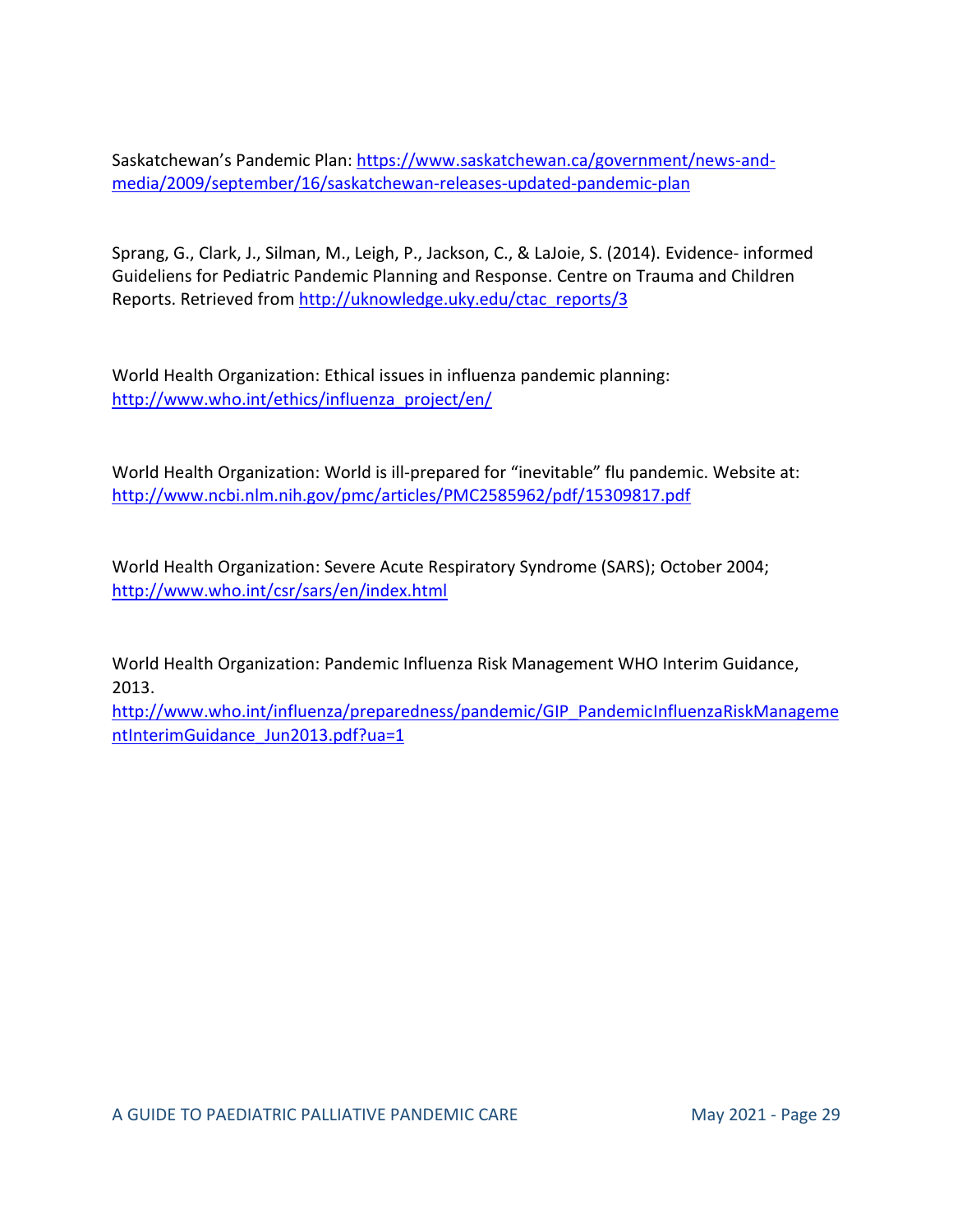## <span id="page-30-0"></span>**REFERENCES**

Alder Hey Children's Hospital Influenza Pandemic Guidance for Palliative Care: [http://www.bpna.org.uk/Practical\\_symptom\\_management\\_in\\_pandemic\\_flu%20\\_FINAL%20\\_1](http://www.bpna.org.uk/Practical_symptom_management_in_pandemic_flu%20_FINAL%20_11%2010%2009.pdf) [1%2010%2009.pdf](http://www.bpna.org.uk/Practical_symptom_management_in_pandemic_flu%20_FINAL%20_11%2010%2009.pdf)

Basic Symptom Control in Paediatric Palliative Care, Rainbow Children's Hospice & Together for Short Lives; [https://www.togetherforshortlives.org.uk/resource/basic-symptom-control](https://www.togetherforshortlives.org.uk/resource/basic-symptom-control-paediatric-palliative-care/)[paediatric-palliative-care/](https://www.togetherforshortlives.org.uk/resource/basic-symptom-control-paediatric-palliative-care/)

Beaune L, Nicholas D, Hocken J (2012) Lessons Learned for Pediatric Pandemic Planning in Palliative Care: A Case Study. *J Palliative Care Med,* 2(120),2.

Beck M, Antle B, Berlin D, Granger M, Meighan K, Neilson B., . . . Kaufman M (2004) Wearing masks in a pediatric hospital: Developing practical guidelines. *Canadian Journal of Public Health,*  4, 95.

Bettini EA (2020). COVID-19 Pandemic Restrictions and the Use of Technology for Pediatric Palliative Care in the Acute Care Setting. *Journal of Hospice & Palliative Nursing*.

Bulletin of the World Health Organization (2004) World is ill-prepared for "inevitable" flu pandemic. *WHO News* April 2004, 82 (4)

<http://www.ncbi.nlm.nih.gov/pmc/articles/PMC2585962/pdf/15309817.pdf>

Chang S, Leung, C, Chui J, Tiwari A, Wong E & Wong D (2007). Parental response to child's isolation during SARS outbreak. *Ambulatory Pediatrics,* 7(5), 401-404.

Chang S, Leung D, Tiwari A, Wong D, Lo S & Lau Y (2006). Balancing infection control practices and family centred care in a cohort of paediatric suspected severe acute respiratory syndrome patients in Hong Kong. *Journal of Paediatrics and Child Health,* 42, 20-27.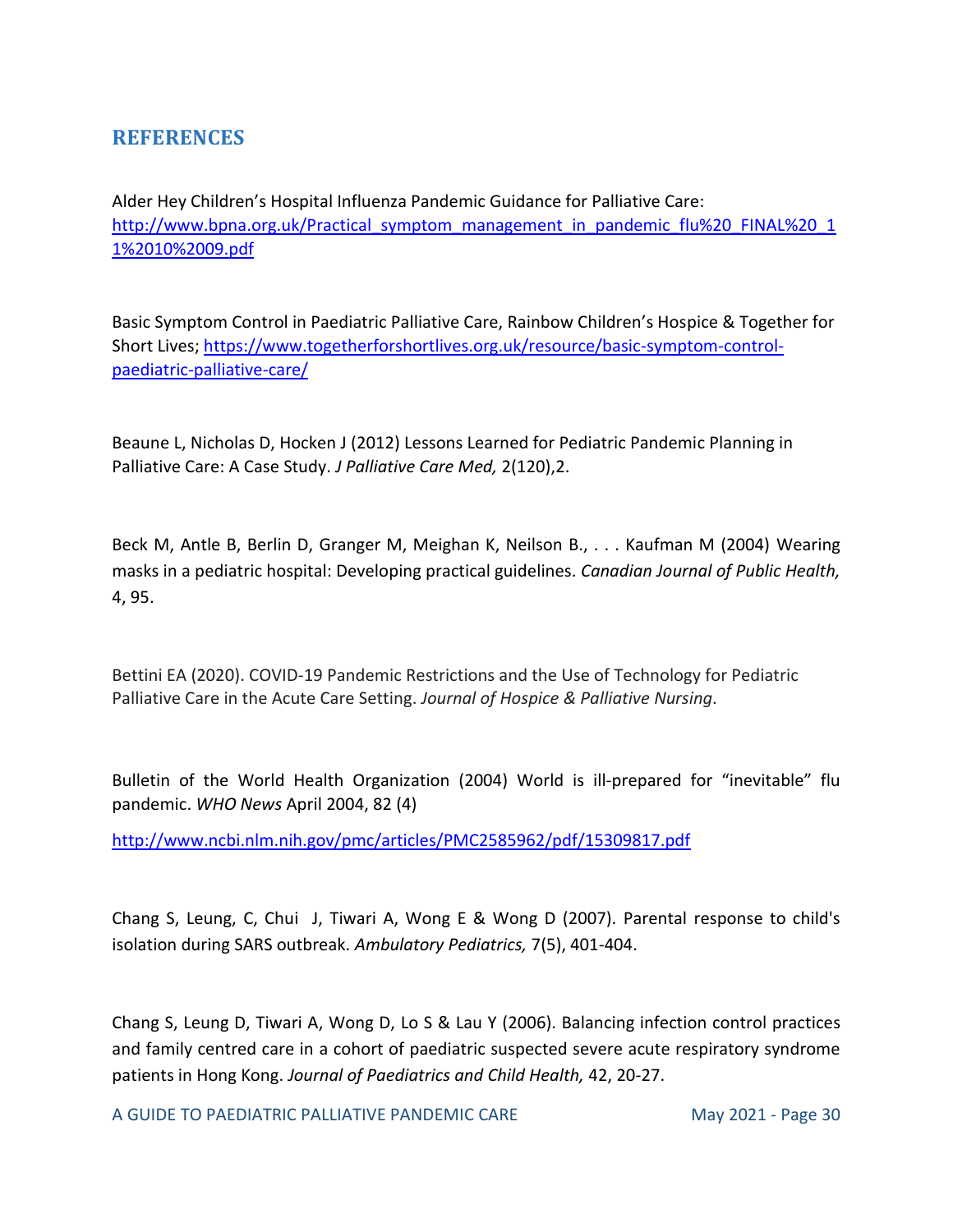Costantini M, Sleeman KE, Peruselli C, Higginson IJ (2020). Response and role of palliative care during the COVID-19 pandemic: a national telephone survey of hospices in Italy. *Palliative Medicine.* 29:0269216320920780.

Etkind SN, Bone AE, Lovell N, Cripps RL, Harding R, Higginson IJ, Sleeman KE (2020). The role and response of palliative care and hospice services in epidemics and pandemics: a rapid review to inform practice during the COVID-19 pandemic. *Journal of Pain and Symptom Management.*

Lazzarin P, Avagnina I, Divisic A, Agosto C, Giacomelli L, Benini F. Management strategies adopted by a paediatric palliative care network in northern Italy during the COVID-19 pandemic. Acta Paediatr. 2020 Sep;109(9):1897-1898. doi: 10.1111/apa.15411. Epub 2020 Jul 1. PMID: 32533863; PMCID: PMC7323349.

Great Ormond Street for Children: Infection control and prevention podcast. [https://www.gosh.nhs.uk/parents-and-visitors/coming-hospital/infection-control-and](https://www.gosh.nhs.uk/parents-and-visitors/coming-hospital/infection-control-and-prevention/podcasts-and-videos/infection-control-and-prevention-podcast)[prevention/podcasts-and-videos/infection-control-and-prevention-podcast](https://www.gosh.nhs.uk/parents-and-visitors/coming-hospital/infection-control-and-prevention/podcasts-and-videos/infection-control-and-prevention-podcast)

Koller D, Nicholas D, Salter Goldie, R, Gearing R, Selkirk E (2006) When family-centred care is challenged by infectious disease: Pediatric health care delivery during the SARS outbreak. *Qualitative Health Research* 6(1): 47-60.

Nicholas D, Patershuka, C, Koller K, Bruce-Barrett C, Lach L, Zlotnik Shaul R, Matlow A (2010) Pandemic planning in pediatric care: A website policy review and national survey data. *Health Policy* 96 (2010) 134–142.

Nicholas D, Gearing R, Koller D, Salter R, Selkirk E (2008) Pediatric epidemic crisis: Lessons for policy and practice. *Health Policy.* Vol. 88: 1-2, 200-208.

Nicholas DB, Belletrutti M, Dimitropoulos G, Katz SL, Rapoport A, Urschel S, West L, Zwaigenbaum L. Perceived Impacts of the COVID-19 Pandemic on Pediatric Care in Canada: A Roundtable Discussion. Global pediatric health. 2020 Sep;7:2333794X20957652.

Pediatric Hospice Palliative Care Guiding Principles and Norms of Practice. Canadian Hospice Palliative Care Association (2006)<http://www.chpca.net/professionals/norms.aspx>